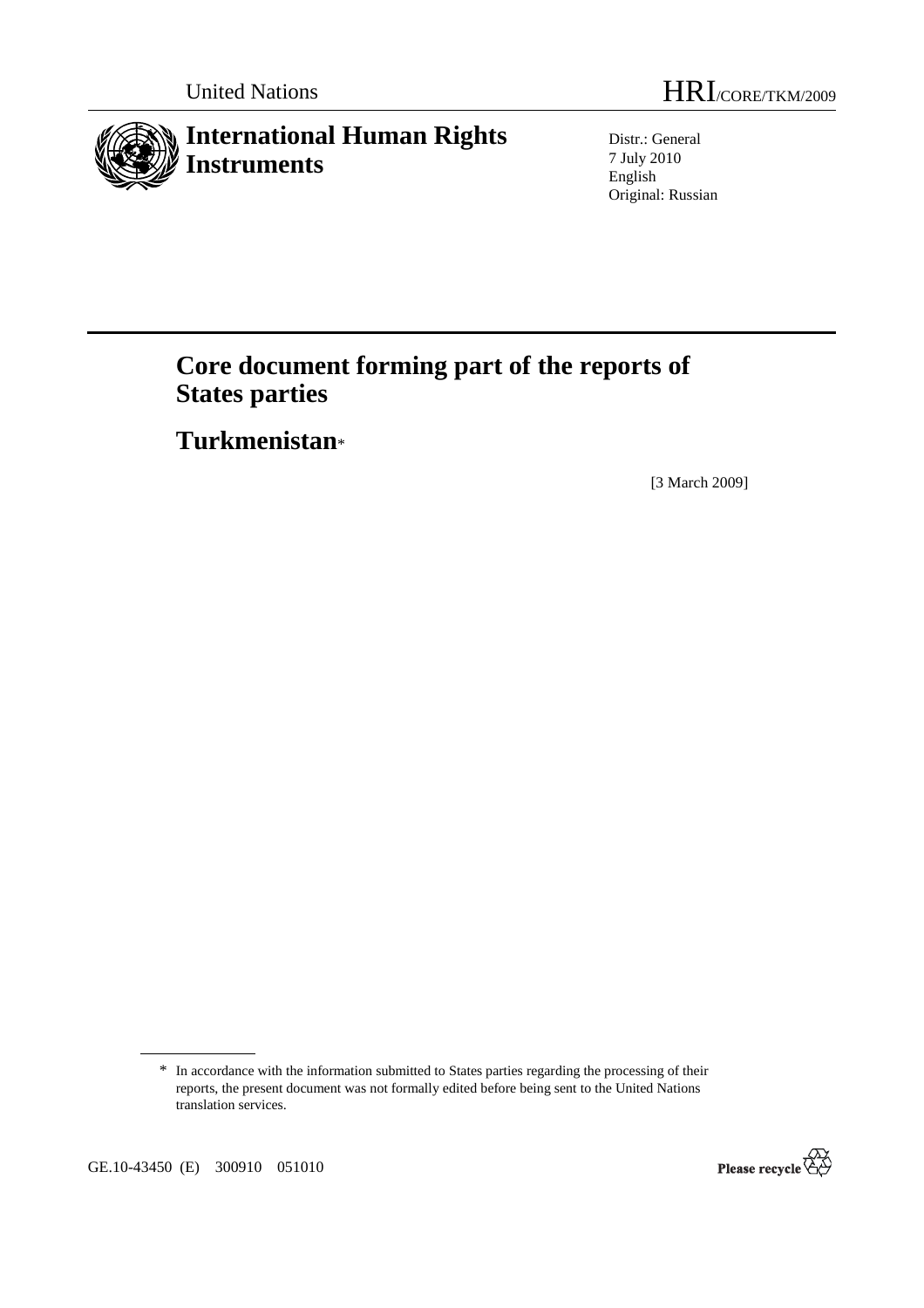## **HRI/CORE/TKM/2009**

## Contents

|              | Paragraphs | Page |
|--------------|------------|------|
| $\mathbf{L}$ | $1 - 43$   | -3   |
| II.          | 44–58      | 10   |
| III.         | 59–77      | -15  |
| IV.          | 78–84      | 22   |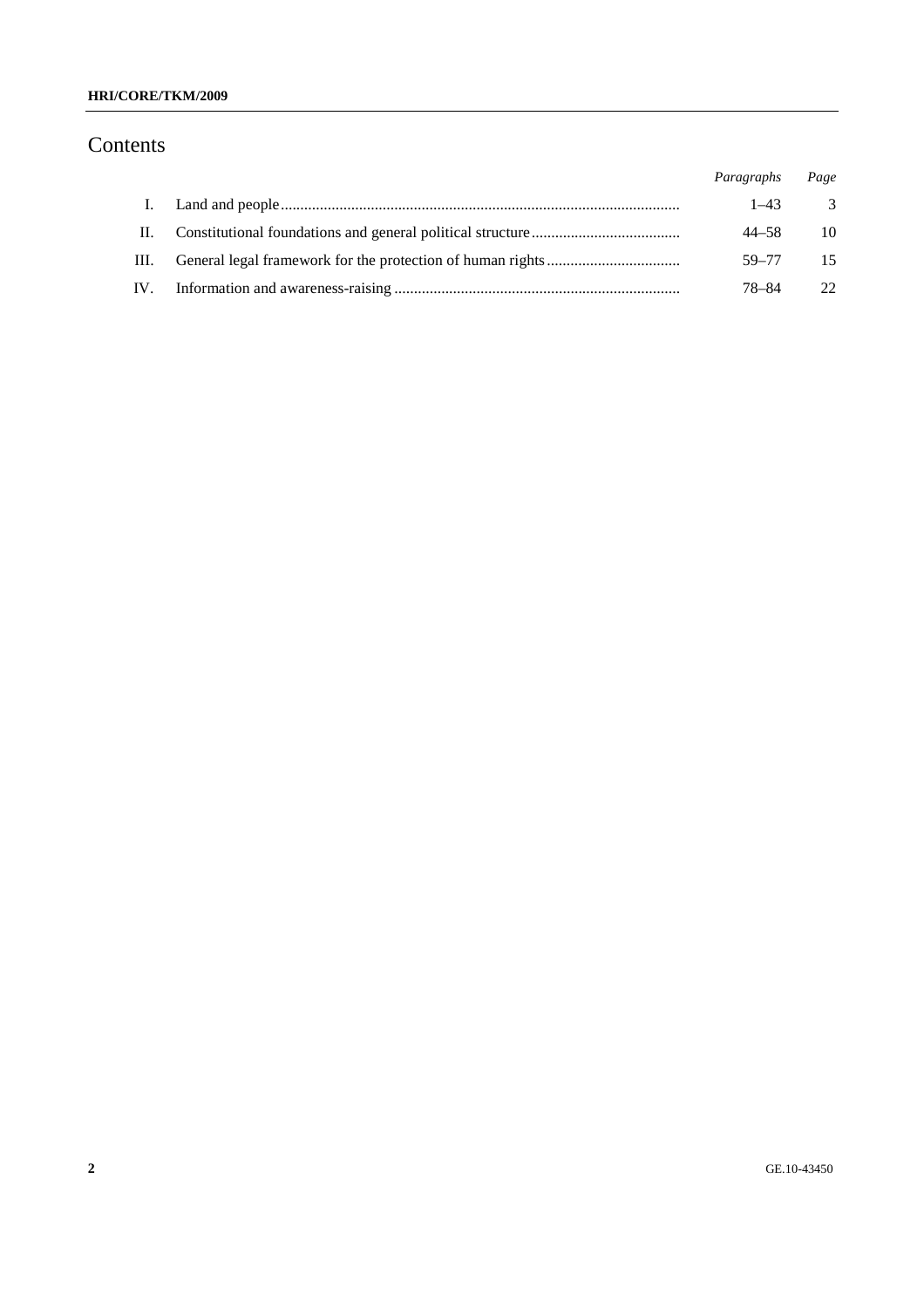## **I. Land and people**

## **А. Geography**

1. Turkmenistan is situated in Central Asia, north of the Kopet Dag Mountains, between the Caspian Sea in the west and the Amudarya River in the east. The territory of Turkmenistan stretches for 1,100 kilometres from east to west and 650 kilometres from north to south, comprising 491,200 square kilometres. Turkmenistan shares a border with Kazakhstan in the north, Uzbekistan in the east, the Islamic Republic of Iran in the south and Afghanistan in the south-east. The country is made up of 5 provinces (*welayat*), the capital city Ashgabat, equal in status to a province, 25 cities, 50 districts (*etrap*), and communities and villages (*aul*). Most of the country is desert.

2. Turkmenistan has huge reserves of hydrocarbon resources. The gas and oil industries are leading the country's economic development. Turkmenistan's energy reserves are currently estimated at more than 45 billion tons of oil equivalent, or one fifth of the whole world's reserves of natural gas and oil. Today in Turkmenistan, more than 10 million tons of oil and more than 70 billion cubic metres of gas are extracted per year.

3. The territory of Turkmenistan is situated in the heart of the Eurasian continent, in an area far from the ocean's moderating and equalizing effects. Turkmenistan's location at latitudes lying within an extra-tropical desert zone makes it very susceptible to climate change. With the exception of the coastal zone of the Caspian Sea and the mountains, Turkmenistan has an extreme continental climate characterized by dry, hot summers and freezing winters. The average annual temperature throughout the territory is positive and, in the flat part of the country, ranges from  $12-17^{\circ}$  C in the north to  $15-18^{\circ}$  C in the south-east. January is the coldest month. The average temperature for the hottest month, July, is 27–  $30^{\circ}$  C. The absolute maximum temperature reaches  $48-50^{\circ}$  C in the central and southeastern Garagum desert and is somewhat lower in the north of Turkmenistan, the Caspian seaboard and the mountain regions. Precipitation is greatest in the mountains and foothills, averaging up to 398 millimetres (Koine-Kesir), and lowest in the Kara-Bogaz-Gol bay (95 millimetres) and north-east Turkmenistan (105 millimetres).

#### **B. Population**

4. The population of Turkmenistan stood at more than 6.2 million at the end of 2007. A total of 46.5 per cent of the population lives in cities and 53.5 per cent in rural areas. Women constitute 50.1 per cent of the population and men 49.9 per cent.

5. Trends in the national age structure indicate that the demographic situation is favourable and that the population is increasing. Persons younger than working age make up roughly 34.8 per cent of the population; the working-age population accounts for 59.5 per cent and persons of pensionable age 5.7 per cent. According to the 1995 census, the average family in Turkmenistan consists of 5.6 persons. At the same time, 31 per cent of families are made up of seven or more persons. Following the adoption of the Social Security Code, all citizens of pensionable age are entitled to social benefits. According to data on actual recipients of pensions, social benefits and allowances paid to widows of Great Patriotic War veterans, the share of persons of pensionable age in the population at large is 4.8 per cent (as at 1 January 2008).

6. Meanwhile, in the 1990s, there was a reduction in the natural growth of the population (birth rate) owing to the difficulties of the transitional period in the country's development and a government gender policy that has enabled women to fulfil both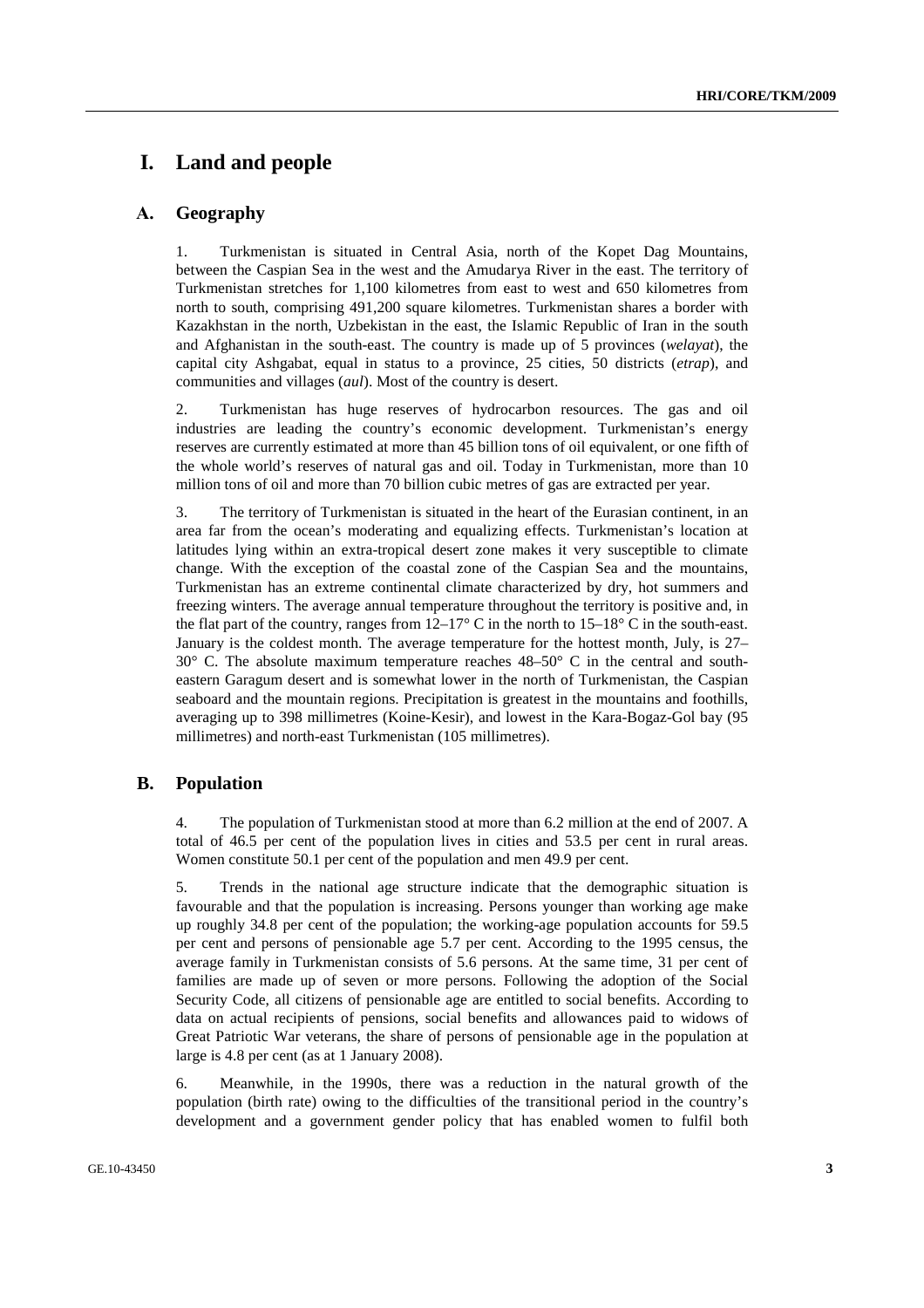reproductive and community roles in a market economy. Changes in the birth rate largely hinge on the social attitudes of women of reproductive age, now that the scope of their interests transcends the family circle. Despite a small reduction in the birth rate, the Turkmen population has continued to grow rapidly in recent years. Health-care reform and improvements in housing and public health have contributed significantly to population growth. All this has also played a positive role in reducing death rates and increasing life expectancy.

7. The overall death rate in 2007 was 5.6 per 1,000 population, whereas in 1995 it had been 7 per 1,000. Between 1995 and 2007, according to Ministry of Health and Medical Industry figures, maternal mortality fell by a factor of 5.

*1995 1996 1997 1998 1999 2000 2001 2002 2003 2004 2005 2006*  99.5 105.0 71.6 64.5 41.2 52.0 48.2 35.9 16.4 16.8 15.5 15.6

#### **Maternal mortality rate in Turkmenistan (per 100,000 live births)**

#### **Infant mortality rate in Turkmenistan (per 1,000 live births)**

| 1995 | 1996 | 1997 | 1998 1999 | 2000 |                                                   | 2001 2002 | 2003 | 2004 | 2005 | 2006 |
|------|------|------|-----------|------|---------------------------------------------------|-----------|------|------|------|------|
| 42.2 |      |      |           |      | 39.6 37.5 32.9 26.4 21.3 20.1 17.7 16.4 14.0 12.1 |           |      |      |      | 12.1 |

#### **Incidence per 100,000 population**

| Name                                         | $ICD-10 code$ | 2000     | 2001     | 2003     | 2004       | 2005     | 2006     | 2007     | 2008     |
|----------------------------------------------|---------------|----------|----------|----------|------------|----------|----------|----------|----------|
| Certain infectious and<br>parasitic diseases | A00-B99       | 1 693.4  | 1 349.9  | 1 208.1  | 1 1 7 3 .8 | 069.4    | 963.4    | 806.8    | 702.8    |
| Non-communicable<br>diseases                 | C00-R99       | 30 605.1 | 27 403.7 | 26 001.7 | 23 173.7   | 22 304.6 | 20 989.5 | 20 060.9 | 19 169.9 |

#### **Prevalence per 100,000 population**

| Name                                         | $ICD-10 code$ | 2000     | 2001     | 2002     | 2003     | 2004     | 2005              | 2006   | 2007     |
|----------------------------------------------|---------------|----------|----------|----------|----------|----------|-------------------|--------|----------|
|                                              |               |          |          |          |          |          |                   |        |          |
| Certain infectious and<br>parasitic diseases | A00-B99       | 2 620.4  | 2 202.1  | 1995.7   | 1 880.3  | 1 786.9  | 1 823.2           | 1419.7 | 1 261.7  |
| Non-communicable<br>diseases                 | $C00-R99$     | 48 193.8 | 44 299.9 | 43 591.6 | 40 299.7 | 39 203.1 | 37 254.5 35 286.8 |        | 33 192.8 |

## **Morbidity from vaccine-preventable infections in Turkmenistan for the period 2000–**

**2007** 

(Rate per 100,000 population)

|                             | 2000 | 2001 | 2002 | 2003 | 2004 | 2005 | 2006 | 2007 |
|-----------------------------|------|------|------|------|------|------|------|------|
| Respiratory<br>tuberculosis | 45.4 | 52.5 | 51.5 | 68.7 | 62.1 | 57.2 | 57.0 | 67.6 |
| Poliomyelitis               | 0.0  | 0.0  | 0.0  | 0.0  | 0.0  | 0.0  | 0.0  | 0.0  |
| Diphtheria                  | 0.6  | 0.1  | 0.02 | 0.04 | 0.04 | 0.04 | 0.1  | 0.1  |
| Pertussis                   | 0.2  | 0.2  | 1.0  | 0.0  | 0.1  | 0.0  | 0.0  | 0.0  |
| Measles                     | 2.3  | 0.2  | 0.2  | 0.02 | 0.02 | 0.0  | 0.96 | 1.2  |
| <b>Mumps</b>                | 22.6 | 14.0 | 33.8 | 22.0 | 16.0 | 9.4  | 10.7 | 11.1 |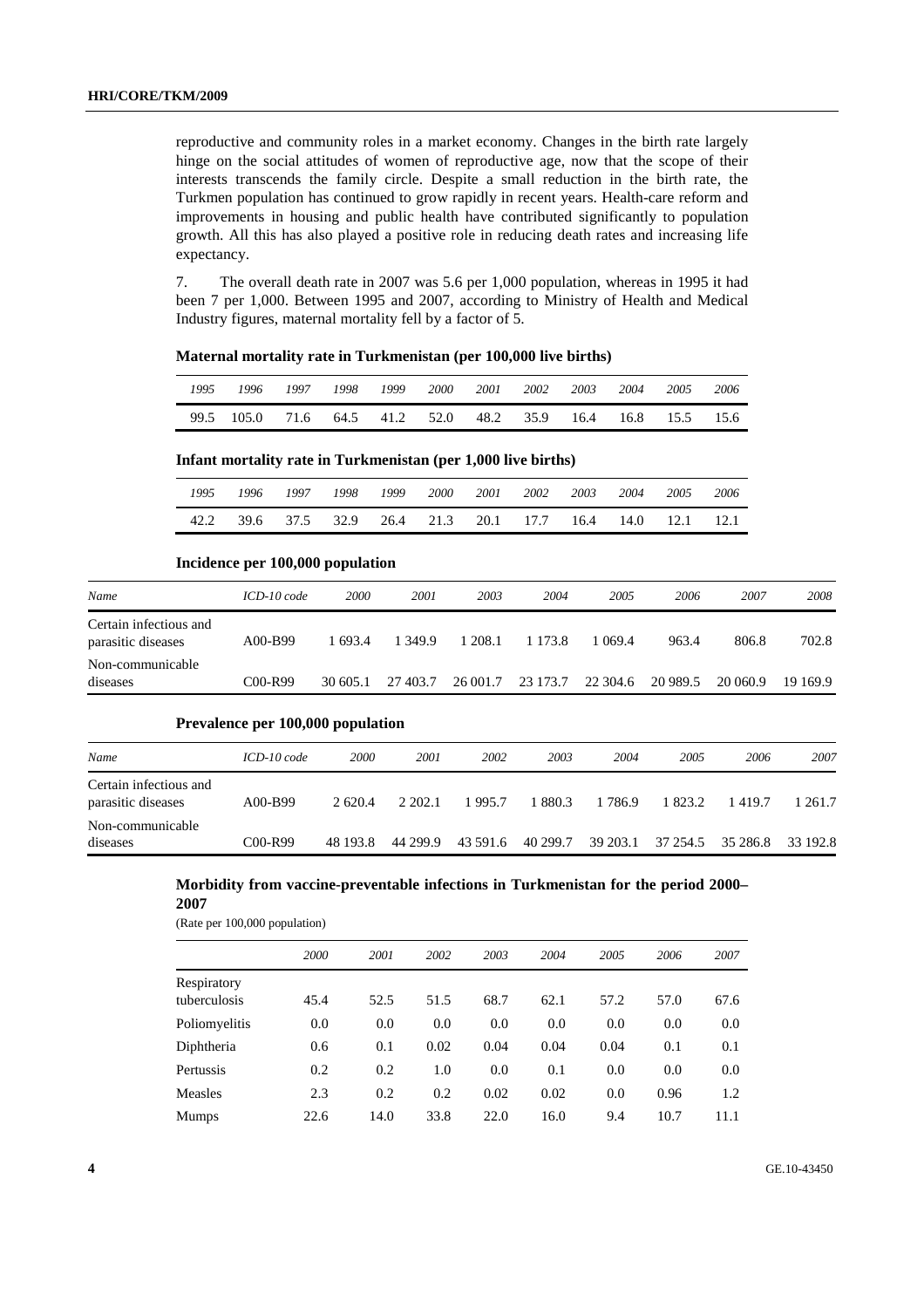|             | 2000 | 2001 | 2002 | 2003 | 2004 | 2005 | 2006 | 2007          |
|-------------|------|------|------|------|------|------|------|---------------|
| Tetanus     | 0.02 | 0.0  | 0.02 | 0.0  | 0.0  | 0.0  | 0.0  | 0.0           |
| Hepatitis B | 13.3 | 11.8 | 10.0 | 7.7  | 5.4  | 4.2  | 2.4  | $2.5^{\circ}$ |
| Rubella     | 2.7  | 0.7  | 0.6  | 0.4  | 0.5  | 9.9  | 1.9  | 0.3           |

| Medical terminations of pregnancy as a percentage of live births |  |  |
|------------------------------------------------------------------|--|--|
|------------------------------------------------------------------|--|--|

| 2000         | 2001     | 2002 | 2003 | 2004 | 2005 | 2006 | 2007            |
|--------------|----------|------|------|------|------|------|-----------------|
| $_{\rm 0.8}$ | −<br>0.7 | U.J  | 0.5  | 0.3  | ∪.∠  | 0.2  | $\cup$ . $\sim$ |

8. Average life expectancy for both men and women is increasing. In 2007, it stood at 73.1 years for women and 66.7 years for men.

9. These indicators have had a positive impact on population trends in Turkmenistan. The proportion of young people is high  $-54.5$  per cent of the total population is under 25 — which ensures sustained growth in the workforce and the fertility of the population. New kinds of State benefits, introduced on 1 July 2007, will help to improve the demographic situation further. The Social Security Code has introduced a lump sum childbirth allowance and a monthly childcare allowance until the child reaches 1.5 years of age.

10. The fact that education is free and generally accessible ensures a high level of education and literacy in Turkmenistan. According to data from the 1995 population census, 98.8 per cent of the population aged 15 years or over is literate. Of every 1,000 persons 15 years or older, 92 have higher education, 9 have incomplete higher education, 166 have specialized secondary education, 477 have general secondary education, 183 have incomplete secondary education and 48 have primary education. The main objectives of the new education policy are to establish a better system for training the national labour force, to provide education that meets international standards and to satisfy the growing needs of the country's economy for highly qualified professionals capable of participating in reforms covering all aspects of political and social life.

11. Ten years of mandatory general secondary education was introduced at the beginning of the 2007/08 academic year, which will provide a solid educational foundation and give citizens the opportunity to assimilate in depth the knowledge necessary to meet modern needs. New subjects have been included in the curriculum: the study of the laws governing the development of society and the foundations of legal, moral, economic, political and environmental culture.

12. Fundamental changes have occurred in the educational process of institutions of higher learning. Among the main areas of improvement in the higher education system is the increase in the number of students and transition to five- and six-year periods of study. General secondary school graduates have received the right to enter institutions of higher learning immediately after completing their studies. The period of theoretical training of students has been increased, while the length of their work practice has been reduced.

### **C. Social and economic indicators**

13. Following independence, Turkmenistan started its development in extremely adverse economic and social conditions. While part of the Soviet Union, the country's economy was geared towards raw materials and based on the extensive exploitation of natural resources. Extractive industries predominated, together with primary processing of agricultural produce, and there was excessive dependence on various imported goods that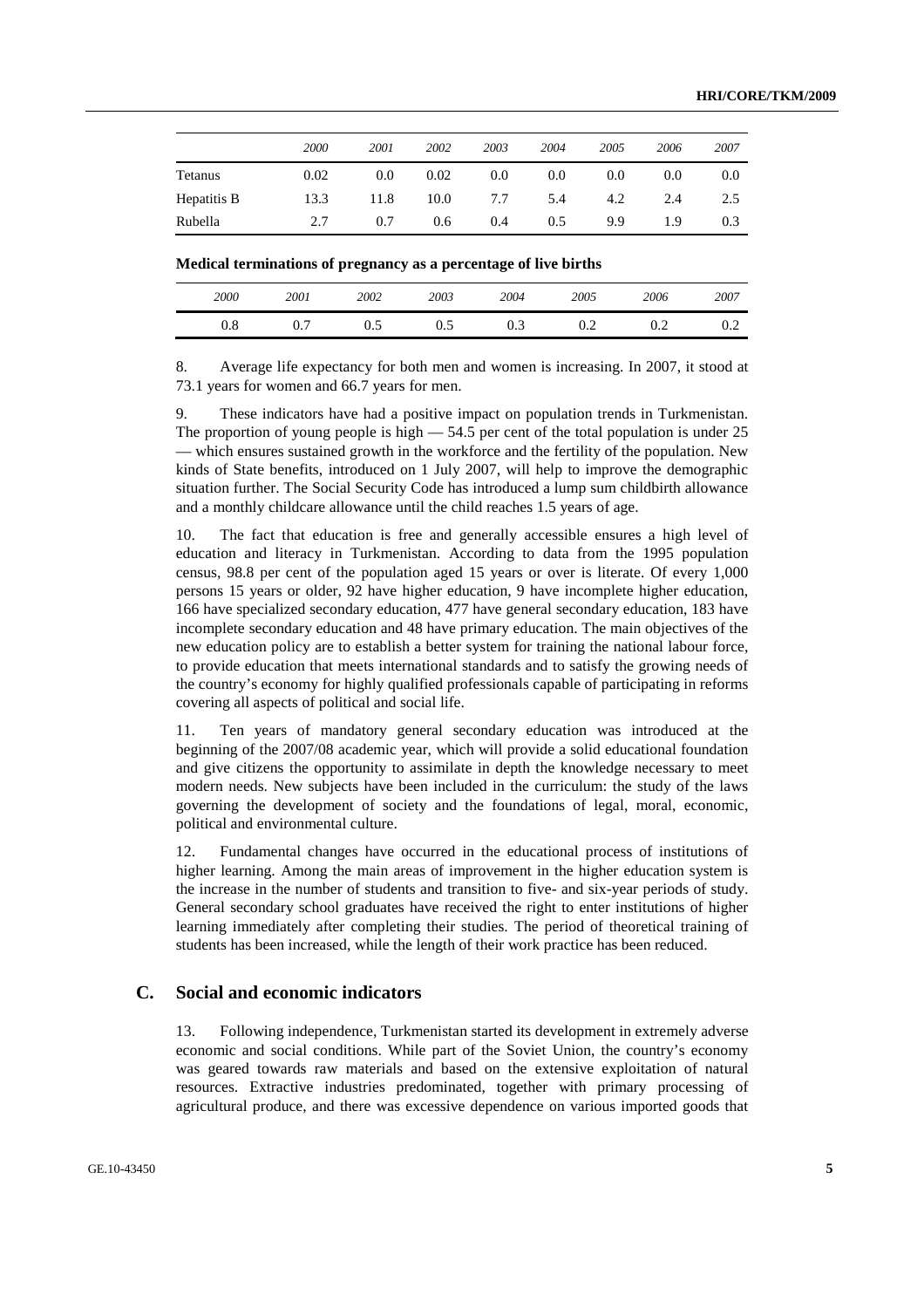could have been (and now are being) successfully produced in Turkmenistan. In 1990– 1991, for example, 59 per cent of light industrial goods and 36 per cent of foodstuffs were imported, whereas 90 per cent of the cotton harvest was exported to other regions for processing into finished products. At the same time, the country had to address the very complex problems of preventing a sharp decline in the standard of living of the population and rebuilding the economy on a fundamentally new basis. In just 17 years Turkmenistan has made significant headway towards these objectives. The economic and social transformations taking place in the country have made it possible to establish new sectors of the economy, principally involving processing. These changes, along with the forming of market relations and the development of the private sector of the economy, have helped to ensure a decent standard of living.

14. From the very first years of implementing the national programme entitled "Strategy for social and economic change in Turkmenistan for the period up to 2010", rates of economic development — both in the country as a whole and in the leading sectors of the economy — have far outstripped those provided for in the programme. The steady growth of economic indicators is evidenced by the evolution of Turkmenistan's real gross domestic product (GDP). This has established the prerequisites for further, more dynamic economic development. The national programme entitled "Strategy for the economic, political and cultural development of Turkmenistan for the period up to 2020" was approved at a meeting of the People's Council of Turkmenistan in August 2002. The national programme sets out three priority objectives: (a) reaching the same level as developing countries, maintaining economic independence and security through high rates of economic growth, introducing new technologies and industries and increasing labour productivity; (b) steady per capita GDP growth; and (c) strong investment activity and increased construction of production facilities. The strategic goal of the national programme is to turn Turkmenistan into a rapidly developing, strong State with superior world-level social and economic indicators and high living standards.

15. The development of Turkmenistan's private sector, above all small- and mediumsized businesses, is aimed at the full-scale development of private property as the basis for economic growth and employment, while maintaining a policy of providing social guarantees and ensuring the stability of society. Fundamental improvement of the business climate in Turkmenistan is considered to be a major objective, failing which economic growth will be difficult. The prerequisites for massive investment in the private sector will be established. Incentives will be offered for private investment in the development of manufactured goods and goods for export, construction and services.

16. Turkmenistan is carrying out a robust investment policy whose main aim is to forge a national economy and effect structural changes to ensure stable economic growth. Turkmenistan's investment policy following independence was aimed at establishing a favourable investment climate for cooperation, including with foreign partners on a parity basis, i.e. on equal and mutually beneficial terms; unfailing observance of national interests; and fulfilment of the obligations undertaken. The major provisions of State investment policy are laid down in the following domestic laws: the Civil Code, the Investment Activity Act, the Foreign Investment in Turkmenistan Act, the Tax Act, the Property Act, the Business Act, the Stock Company Act, the Foreign Concessions Act and other laws and regulations. They specify the rights, duties and responsibility of the participants in the investment process and the relationship with the central and local authorities. The Tourism Act, the Free Enterprise Economic Area Act, the Land Act (October 2007), the Foreign Investment in Turkmenistan Act and the Tax Code (March 2008) have been amended to liberalize the investment climate and stimulate business partnerships.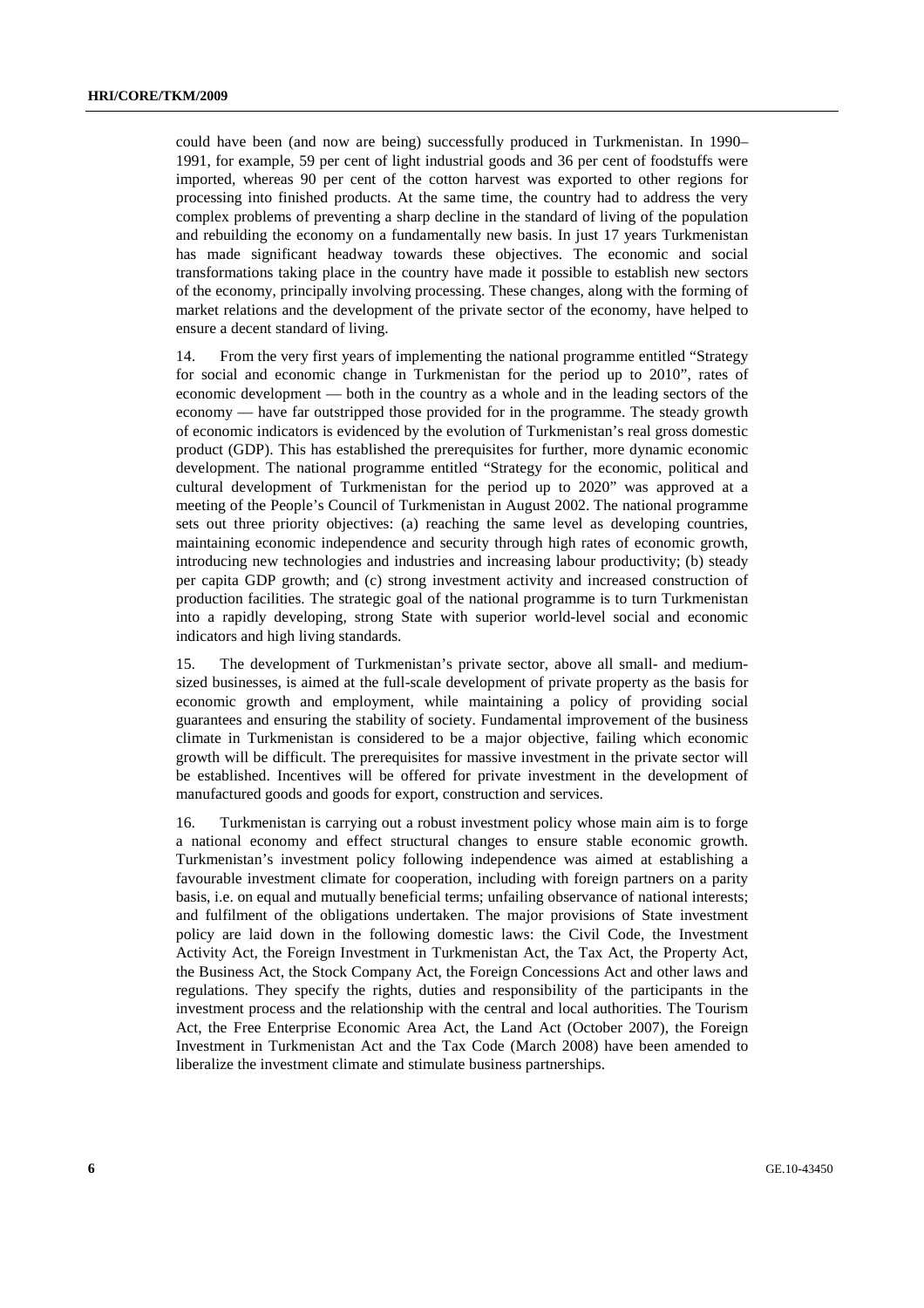17. These measures have helped to increase the share of private sector and foreign investment, which accounted for 29.7 and 18.8 per cent, respectively, of the total volume of investment in 2007.

18. Large-scale investment projects continued to be carried out in 2007, including in the oil and gas sector (construction of new and reconstruction of existing (inter-State) gas pipelines, allowing for the export of more hydrocarbons), and in the transport sector (construction of railways and motorways), and the development of the Avaza national tourist area and other manufacturing and non-manufacturing facilities. To promote its investment policy, the Government has begun to monitor current laws and regulations and draft new ones to establish an investment environment favourable to increasing foreign investment flows into the economy.

19. The Turkmen economy has displayed consistently high rates of growth. GDP at constant prices rose in 2007 by 11.6 per cent compared with 2006. Total GDP in 2007 was 124.8 trillion manat. GDP in 2009 is projected to be 110.7 per cent of that in 2008 and the level of inflation 7–8 per cent.

20. The value of total industrial output was 71.9 trillion manat in 2007, an increase of 23.5 per cent over the previous year. Joint Turkmen/foreign ventures and public sector enterprises maintained a leading position in terms of the rate of increase in industrial output (138 and 137.8 per cent, respectively). The extractive sector accounts for 39.1 per cent and the manufacturing sector for 60.9 per cent of the overall growth of core industry.

21. Turkmenistan is intensively developing its fuel and energy industry. The discovery, extraction, refinement and transport to external markets of oil and gas are being carried out at accelerating growth rates, and Turkmenistan has confirmed its status as a strategic provider of hydrocarbons to its traditional markets in the Russian Federation. Natural gas is being supplied to the Islamic Republic of Iran. In 2007, the amount of gas extracted was 70.4 billion cubic metres or 8.8 per cent more than the previous year. Furthermore, the export of gas in 2007 was 50.7 billion cubic metres and represented an increase of 9.5 per cent. In the past year, the amount of oil extracted was 19,741,000 tons and the amount of oil produced 6,970,200 tons. Electricity production totalled 14.77 billion kilowatt hours, or 6.4 per cent more than in 2006. Most of the oil recovered goes to refineries in Turkmenistan, boosting output of high quality oil products. In 2006, 7 million tons of crude oil were refined into secondary energy carriers and lubricating oils. The production of diesel fuel rose to 102.1 per cent and lubricating oil to 103.5 per cent.

 A programme of oil and gas industry development for the period up to 2030 was adopted at the seventeenth session of the People's Council, on 25 October 2006. It provides for a range of geological exploration and deep drilling projects with the use of new technologies and methods, an increase in the volume of production and processing of hydrocarbons and their export for sale on the international market for the benefit of the population and global energy security.

22. Textiles are a new sector in Turkmenistan's industrial development. With the construction of new, specialized enterprises and large, integrated textile plants, various cotton-fibre products are being produced on a large scale. A total of 273,500 tons of cotton fibre was produced in 2007; 62 per cent of cotton-fibre products are exported. The textile industry accounts for 21.1 per cent of Turkmenistan's output of finished goods.

23. The agrarian sector of the economy has been thoroughly reorganized. All collective and State farms were abolished in mid-1995. The agrarian reform was intended to transfer land to private ownership and long-term rental arrangements and to expand personal plots. Individual private (*daikhan*) farms and peasants' associations comprising several households have become widespread.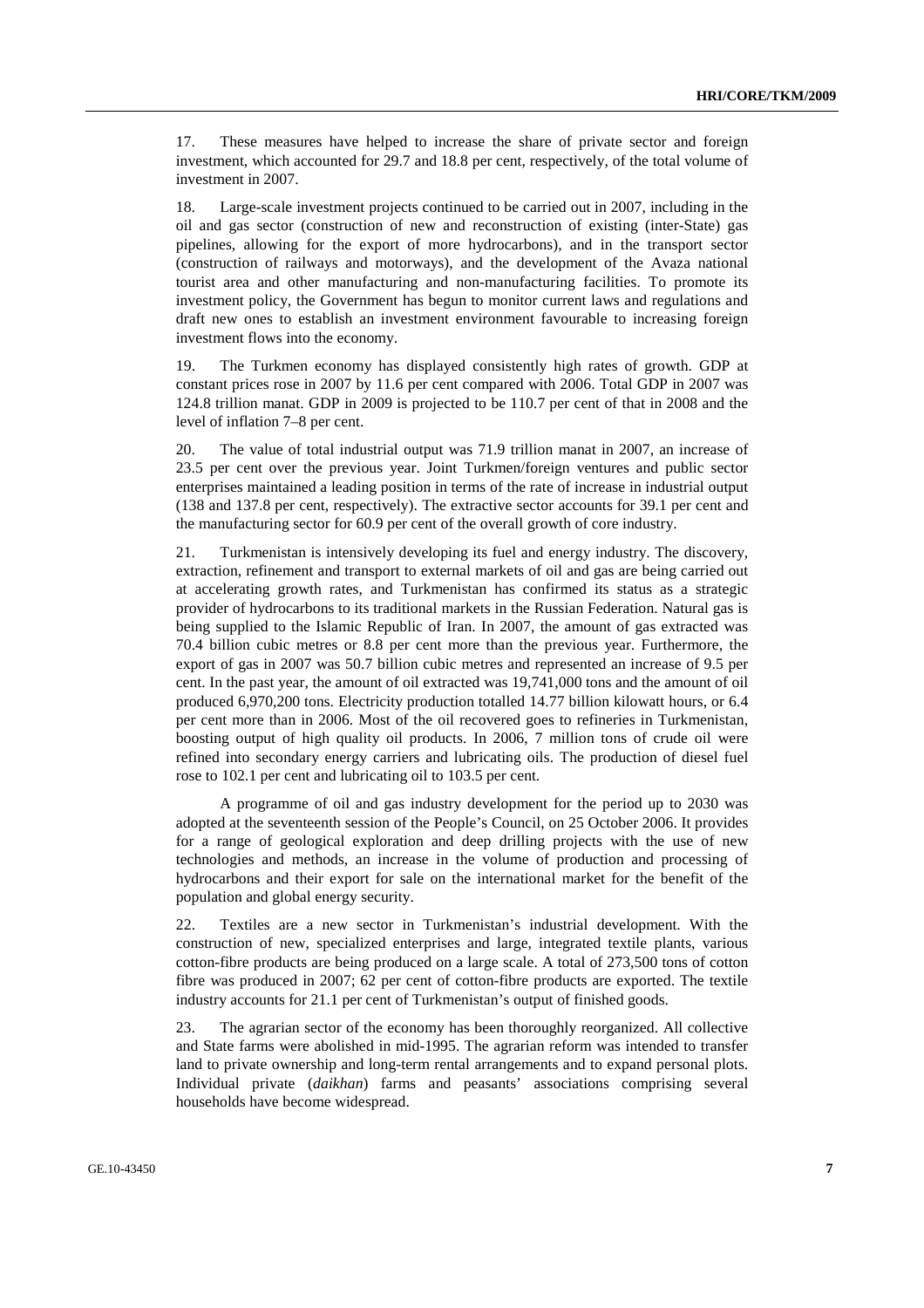24. The Government has taken steps to stimulate agricultural producers in the private sector. Soft loans at yearly interest rates of 1 per cent and tax breaks have been extended to agricultural producers, and half of peasant farmers' technical service costs are defrayed by the State. The population is exempt from tax on the upkeep of livestock and poultry and on plots of land and buildings adjoining farmhouses.

25. These and other measures have helped to boost agriculture and increase the volume of output from this sector. In 2007, there were 588 peasant associations engaged in agricultural production, 1,700 private farms and 714,600 family-owned smallholdings. A total of 88.4 per cent of all irrigated arable land has been leased out. There are 443,900 and 23,300 tenants in the crop and livestock farming sectors respectively. In 2007, gross agricultural product amounted to 31.9 trillion manat, an increase of 19 per cent over the previous year.

26. The People's Council at its twentieth session developed a strategy to bring about sweeping changes in agriculture, given the particular urgency and significance of reform to raise that important sector to an advanced level. The economic, legal and structural framework for agribusiness reform was set out, and the Private Farm Associations Act, Private Farms Act and Local Council Chairmen Act were revised to improve production relations in rural areas and the system of mutual settlement of accounts between the State and agricultural producers.

27. A wide-ranging State programme to ensure a high level of social and living conditions in villages, communities, towns and district centres was directed at building modern social and economic infrastructure in rural areas. There are comprehensive plans for social and economic development for practically every district within the framework of this programme, and a list has been drawn up of top priority social, cultural and communal facilities that must be built or restored in towns and villages, including the most remote ones. The programme's main objective is to ensure rural inhabitants a high quality of life and decent working conditions that are as close as possible to those in urban areas. To reach these goals, the State has set aside \$4 billion for the implementation of new, major modern housing, utilities and communications projects in rural areas, including roads, water lines, sewerage systems and gas and electric supplies. As a result, comfortable housing, modern schools, medical facilities with the latest equipment, splendid Palaces of Culture, stadiums and other recreational centres will appear in the districts in the near and distant future.

28. Turkmenistan attaches great importance to the development of state-of-the-art rail transport infrastructure. The current total length of the Turkmen rail network is 3,074 km. Two new railway lines have been built in the last few years alone and a third line, which will connect Uzen, Gyzylgaya, Bereket, Etrek and Gorgān, is under construction. The Tedzhen-Saragt-Meshkhed main line was constructed and put into service in 1997. The length of the line is 308 kilometres, of which 132 kilometres are in Turkmenistan. With the new line in operation, Turkmenistan is now a key link in the Trans-Asian Railway network, an international transport system that recreates in steel the ancient Silk Road along the route Istanbul-Tehran-Meshkhed-Saragt-Türkmenabat-Tashkent-Almaty-Druzhba-Urumqi-

Beijing, thus connecting Turkmenistan with all the countries of Europe and Asia and promoting its social and economic development. This land-based transport corridor extending over 10,800 kilometres is the second longest railway line in the world.

29. The capacity of sea and river transport is increasing. The Turkmen seaport Turkmenbashi has been upgraded. As a result, the port terminals are able to handle ships of all types and classes; capacity has doubled and is continuing to increase. The growth in freight traffic has been fostered not least by the new vessels of the national fleet. Turkmen freighters, tankers and ferries are regularly chartered by foreign companies to transport freight to the ports of Caspian Sea States.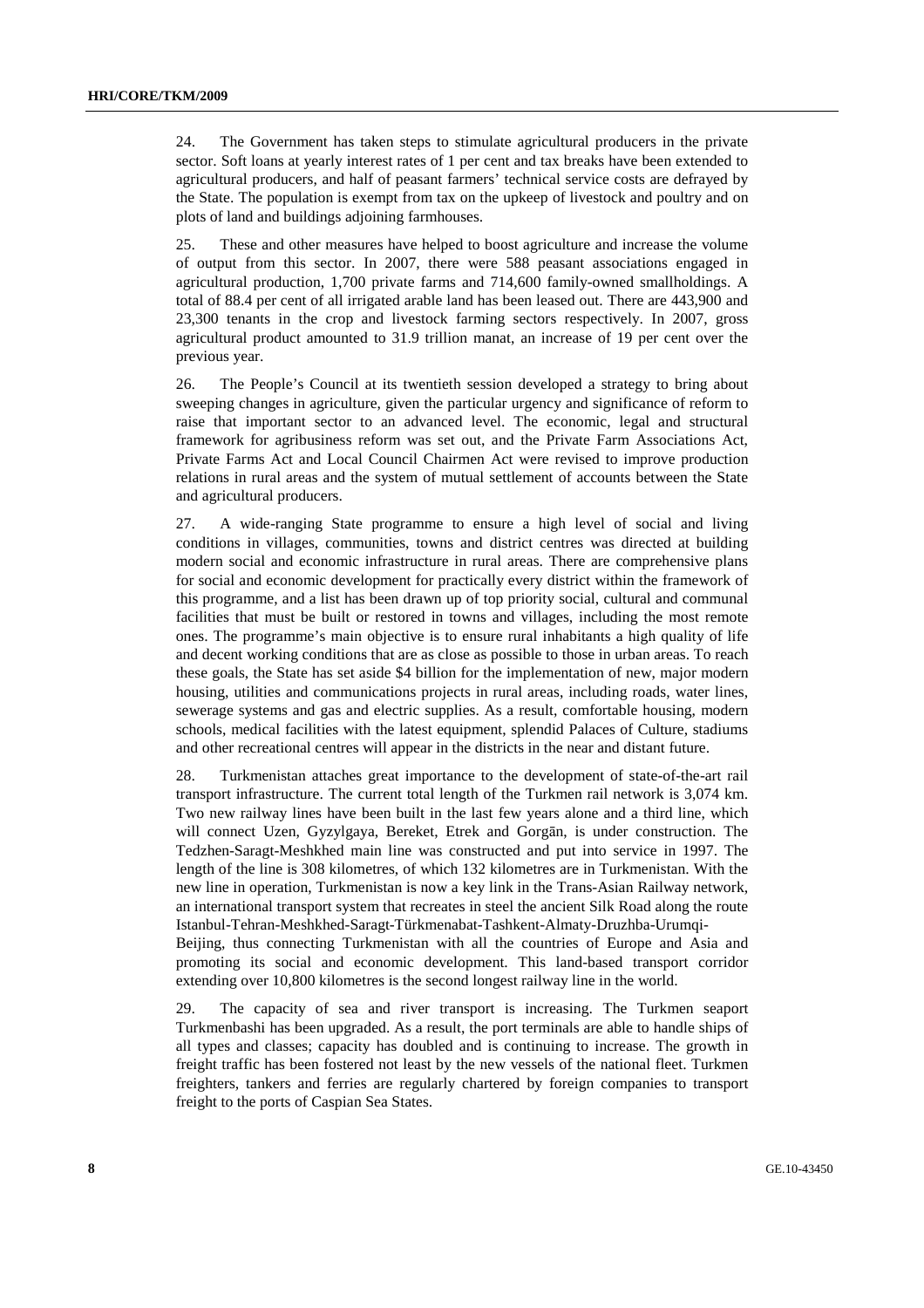30. In 2007, 624,500 million tons of freight were carried by all modes of transport, or 7.3 per cent more than in 2006. A total of 1,067,100,000 passenger journeys were made, an increase of 7.8 per cent.

31. In 2007, Turkmenistan's foreign trade turnover increased by 33.6 per cent compared with 2006, amounting to \$13,374.1 million. Of this amount, exports accounted for \$8,932.1 million (32.8 per cent increase) and imports \$4,442 million (35 per cent increase). The foreign trade surplus was \$4,490.1 million. Between 2000 and 2007, the value of deliveries of natural gas increased by 3.9 times, crude oil 2.4 times, oil products 3.7 times, textile products 3.1 times and electrical energy 3.1 times. The breakdown of the major commodity exports in 2007 was as follows: natural gas (54.6 per cent), oil products (21.4 per cent), oil (6.6 per cent) and textile goods (4.8 per cent).

32. Turkmenistan is a socially oriented State. Domestic policies aim to provide the people with a decent standard of living, security, rights and liberties and to ensure that social life is based on solid legal foundations. Throughout the transitional period, the Government has guaranteed the welfare of the population. Basic food products were sold to the people at a discount up to the mid-1990s, with State funds offsetting the difference in prices. Since 1993, Turkmenistan has provided its citizens, without charge, with gas, electricity, water, table salt, medical care and educational opportunities. The provision of natural gas, electricity, drinking water and salt to citizens free of charge has been extended until 2030, in accordance with a decision of the People's Council of 25 October 2006. There are nominal charges for housing, telephone service and public transport.

33. Wages, grants, pensions and benefits are increased almost every year. For example, these disbursements increased by a factor of 1.5 in 2005.

34. Working people in Turkmenistan are entitled to 24 calendar days of paid leave a year. Maternity benefits are paid to women through their place of work. Citizens are given paid leave from work to attend weddings and funerals. The State provides full support for the care of orphaned children.

35. An extensive programme of housing construction is under way. Individuals may acquire ownership of very comfortable homes of superior design on beneficial terms (30 year loans); a portion of the cost of acquiring a home is borne by the future homeowner's employer.

36. The State provides welfare benefits to large families and low-income families, disabled persons and single elderly people. The involvement of the private sector in the provision of social services, health care, education and culture is being expanded, and the scale and variety of paid services available to the public has increased.

37. The Social Security Code was adopted in March 2007, with a view to improving the country's social security system. The measures it envisages seek further increases in living standards for pensioners, benefit recipients and other categories of the population in need of social protection.

38. The Code prescribes a one-off benefit payment on the birth of a child and a monthly childcare allowance until the child is 18 months old, as a means of providing welfare support for families with newborn children and encouraging families to have more children.

39. The Code has expanded social security entitlements, granting social benefits to citizens of pensionable age not entitled to a pension. The Code has thus allowed for social security coverage of all citizens of pensionable age. The Code has established a minimum occupational pension. There are provisions for the introduction of a publicly funded merit pension for Turkmen citizens who have rendered special services to the State. The prerequisites will be established for the creation of a national pension fund in 2012 as the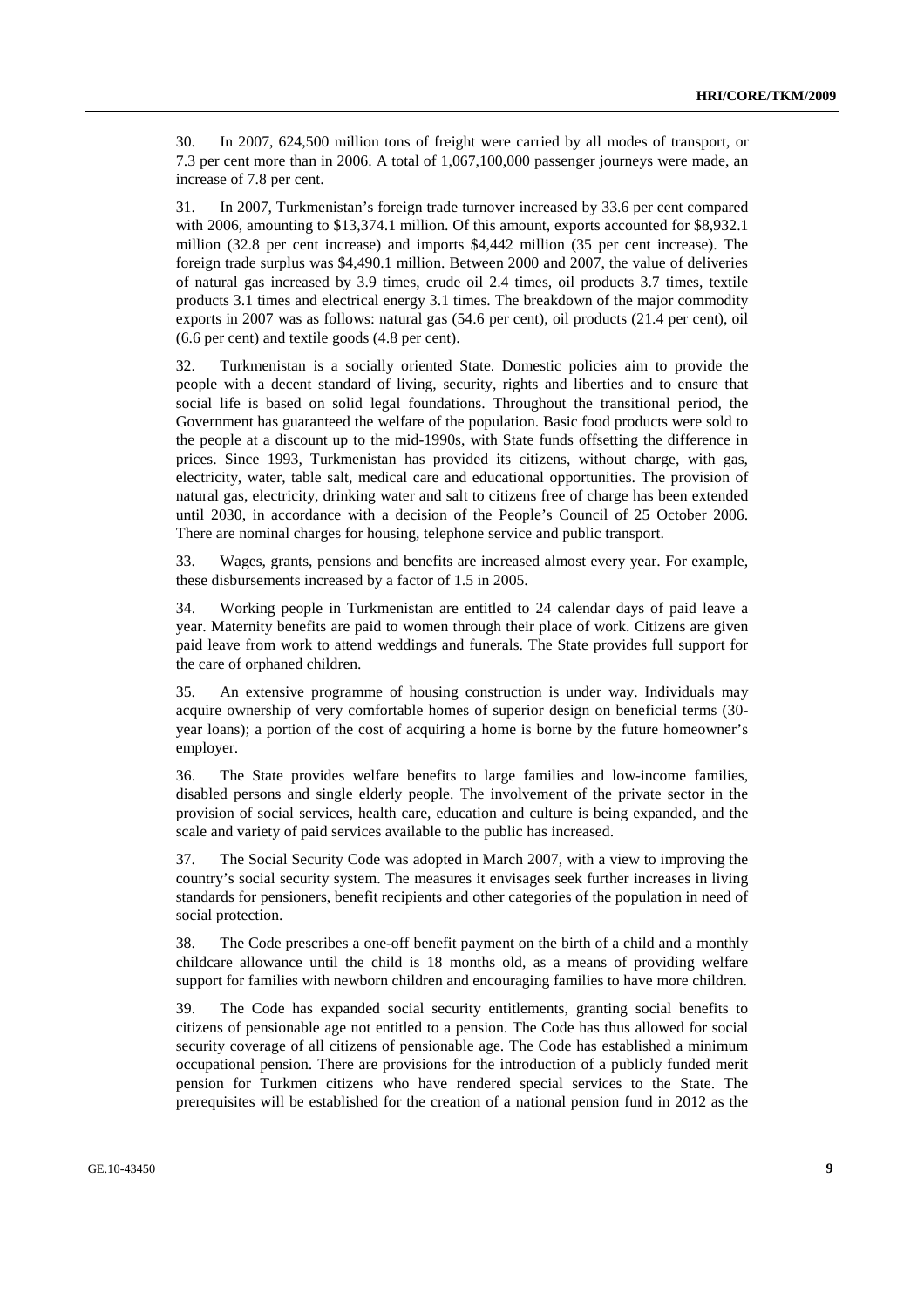financial market develops for the effective investment of voluntary retirement savings and the introduction of a notional defined contribution pension system.

40. Turkmenistan's 2009 State budget amounted to 294.5 trillion manat (58.9 billion redenominated manat). The level of State budget revenue and spending will be 39.5 per cent higher than in 2008. Social investment — in education, social security and health care — will grow by 13 per cent compared with 2008 levels, totalling 18.1 trillion manat. Furthermore, the 2009 budget provides for a 10 per cent increase in wages, pensions, benefits and student grants. Sizeable funds have been set aside for the development of tourism and sports and the implementation of the presidential national programme for the transformation of social and living conditions in villages, communities, towns and district centres for the period up to 2020 and for other social and economic programmes and investment projects.

41. More than 19 trillion manat (or 42.8 per cent more than in 2008) will be allocated to the development of various sectors of the economy in 2009. The largest budget expenditures are related to centralized capital investments, which will be increased by 37.1 per cent and total 16.6 trillion manat.

42. A stabilization fund has been established by a presidential decision of 22 September 2008 aimed at promoting steady economic development, making effective use of the central budget surplus and further increasing the well-being of the people. The stabilization fund will help to reduce the country's economic dependence on the fuel and energy industry and the effects of adverse external factors. The fund's resources will be directed at social and economic development in the form of transfers made for the implementation of every possible budget programme and the introduction of the latest technologies and equipment. Some of the stabilization fund assets, namely the so-called resources for future generations, will be invested at minimum risk in high-yield, long-term financial instruments and ventures.

43. Labour relations in Turkmenistan are currently governed by the Labour Code, ratified by the Act of 28 June 1972, as amended on 1 October 1993. In addition to the Code, there are numerous laws and regulations on employment and social issues, some of which were adopted during the period of the former Soviet Union. The parliament (*Mejlis*) has drafted a new labour code in the light of the need for fundamentally new strategic approaches to social and economic development that give priority to increasing the standard of living and quality of life of the Turkmen people. The new draft is based on the Constitution, the current Labour Code, the basic principles and norms of labour law as set forth by the International Labour Organization (ILO), which Turkmenistan joined in 1993, and international practice in regulating labour relations and the norms of international law.

## **II. Constitutional foundations and general political structure**

## **А. Brief historical overview**

44. Turkmenistan became an independent sovereign State in 1991 following a referendum in which the Turkmen people unanimously expressed their wish for the creation of an independent national State. On 27 October 1991, the Supreme Soviet of the Republic of Turkmenistan, the highest legislative body in the country, put the people's will into effect by adopting the Constitutional Act on Independence and the Principles of the State Structure of Turkmenistan. This law proclaimed an independent democratic State, Turkmenistan, within the borders of the former Turkmen Soviet Socialist Republic.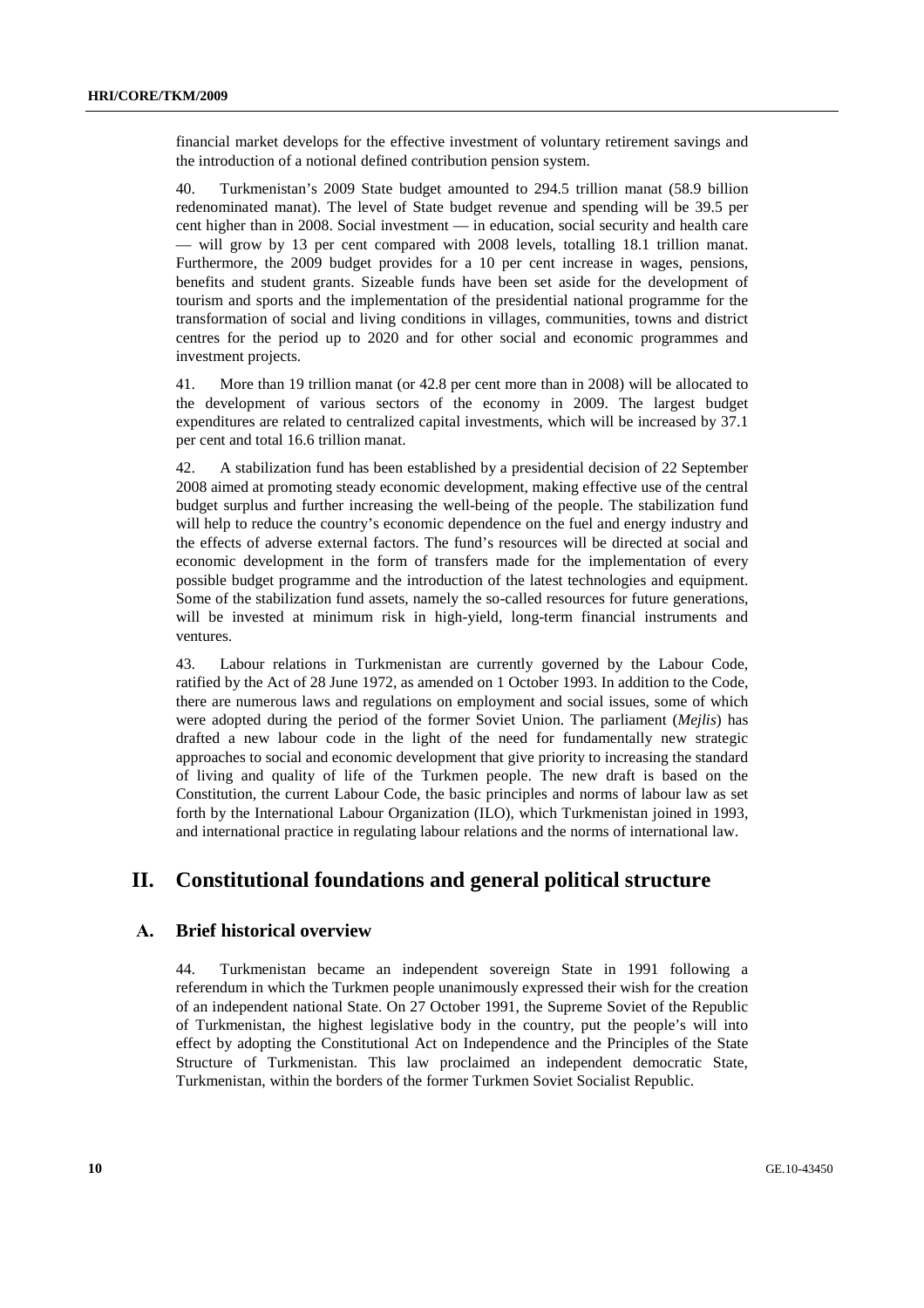### **В. State structure**

#### **1. System of government in Turkmenistan**

45. Independence brought with it fundamental changes in the political, economic and social life of Turkmenistan; new State machinery was built. The political structure of the Turkmen State derives from the Constitution of Turkmenistan adopted on 18 May 1992 (revised on 26 September 2008). Turkmenistan is a democratic, law-based, secular State governed as a presidential republic. State power is based on the following principles: sovereignty of the people, from whom all power emanates and in whom all power resides; recognition of the human being as the most valuable asset of society and the State; responsibility of the State towards the people, including protection of the life, honour, dignity, freedom, personal inviolability and natural and inalienable rights of citizens; separation of State power into legislative, executive and judicial branches; and delimitation of the functions and powers of central authorities and local self-governance bodies.

46. The adoption by the General Assembly on 12 December 1995 of a resolution concerning the permanent neutrality of Turkmenistan was an important historic event in the life of the Turkmen State. The Constitutional Act on the Permanent Neutrality of Turkmenistan was adopted on 27 December 1995. In line with the Constitution of Turkmenistan, this Act defines the political, economic and humanitarian principles underpinning the country's permanent neutrality, as recognized and upheld by the international community in the above-mentioned General Assembly resolution. Turkmenistan's permanent neutrality is the foundation for the country's domestic and foreign policy, both of which are geared towards strengthening social stability and cohesion and developing friendly and mutually advantageous relations with other States in the region and the rest of the world.

47. The highest representative power is constituted by the parliament, Turkmenistan's legislative authority. Local representative authorities comprise people's councils (*khalk maslakhat*) in the provinces, districts and cities, and local councils (*gengesh*) in the towns, communities and other areas under local council jurisdiction (*gengeshlik*). These councils and local public authorities together form a system of local self-governance.

48. Civil society institutions play a significant role in Turkmenistan's political system. Non-governmental organizations, voluntary associations, trade unions and creative unions take an active part in determining national economic, social and cultural policy. The law provides for the most important voluntary associations in Turkmenistan to be represented in all national elective bodies. (These associations include: the Democratic Party, Gurbansoltan-eje Women's Union, Makhtumkuli Youth Organization, Atamurat Niyazov Council of Veterans, World Turkmen Humanitarian Association, trade unions and other non-governmental organizations.) Members of these voluntary associations are elected to the parliament and to local self-governance bodies, allowing for their direct participation in the formulation of social, economic and cultural development programmes for the country as a whole and for individual regions.

#### **2. Head of State**

49. The President of Turkmenistan is the Head of State and of executive power, the highest official in Turkmenistan; he is the guarantor of the country's independence, neutral status and territorial integrity, of respect for the Constitution and of compliance with international agreements, as provided for in the President of Turkmenistan Act. The President is directly elected by the people of Turkmenistan in a secret ballot, on the basis of universal, equal and direct suffrage.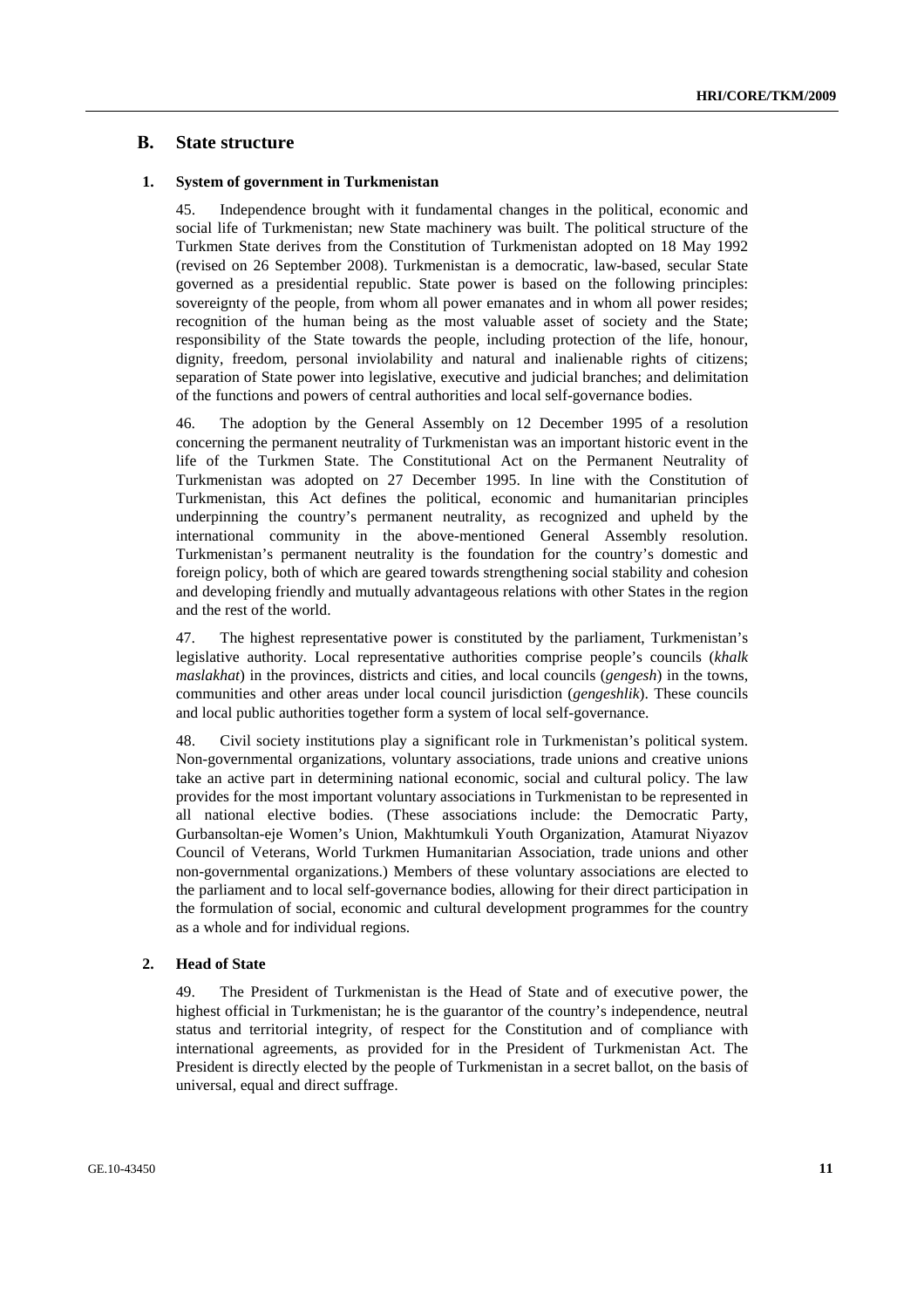50. Under article 53 of the Constitution, which defines the President's powers, the President:

- Gives effect to the Constitution and laws of Turkmenistan.
- Directs the implementation of foreign policy; represents Turkmenistan in relations with other countries; appoints and recalls ambassadors and other diplomatic representatives of Turkmenistan to foreign States and to inter-State and international organizations; receives credentials and letters of recall of diplomatic representatives of foreign States.
- Serves as Supreme Commander of the Armed Forces of Turkmenistan; issues orders for general or partial mobilization, use and deployment of the Armed Forces; appoints the Armed Forces High Command.
- Establishes and presides over the State Security Council, the status of which is determined by law.
- Approves programmes for the country's political, economic and social development, as well as the main thrusts of these programmes.
- Presents the State budget and the report on its implementation for the consideration and approval of the parliament.
- Approves legislation; enjoys the right, within a two-week period, to exercise a suspensive veto, i.e. to send draft legislation back to the parliament, along with any objections, for a second reading and vote. If a two-thirds majority of the prescribed parliamentary quorum confirms its earlier decision, the President approves the legislation. The President's suspensive veto does not apply to amendments or additions to the Constitution.
- Establishes the Central Commission for Elections and Referendums, and adjusts its composition.
- Sets the date of referendums and is empowered to convene an early session of the parliament.
- Decides issues of conferring or withdrawing citizenship and granting asylum.
- Confers honours and other State awards, and grants military and other special State titles and distinctions.
- With the consent of the parliament, appoints and dismisses the Chief Justice of the Supreme Court, the Procurator-General, the Minister of the Interior and the Minister of Justice (*Adalat*).
- Grants pardons and amnesties.
- May declare a state of emergency throughout the territory or in specific localities in Turkmenistan in the interests of ensuring the security of citizens. Arrangements for such a state of emergency are governed by law.
- Decides other issues falling within the scope of his authority under the Constitution and laws of Turkmenistan.

Consistent with article 54 of the Constitution, the President issues decrees, decisions and orders that are binding throughout Turkmen territory.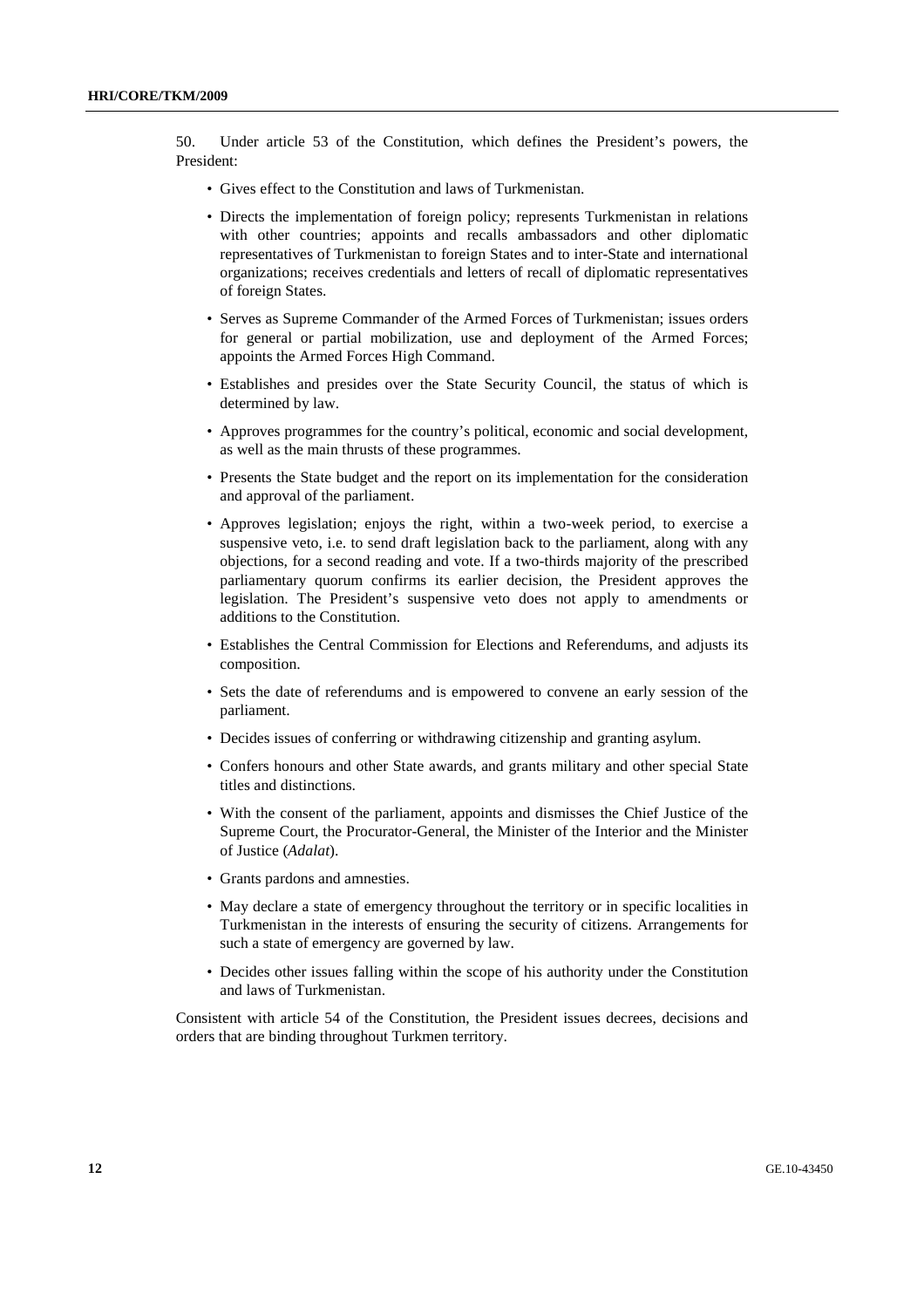#### **3. The parliament (***Mejlis***) of Turkmenistan**

51. The parliament is the highest representative body exercising legislative authority. It comprises 125 deputies elected by Turkmen citizens for a five-year term by universal, equal and direct suffrage. Voting in elections is by secret ballot.

52. The parliament is competent, inter alia, to: enact legislation; make amendments and additions to the Constitution and laws of Turkmenistan; monitor implementation and interpretation of both; approve the programme of work of the Cabinet of Ministers; consider the State budget and the budget implementation report for approval; consider the main thrusts of programmes for the country's political, economic and social development; decide questions in respect of the holding of national referendums; call presidential elections, elections of deputies to the parliament and of members of provincial, district and municipal representative bodies and local councils; consider, at the President's request, questions related to the appointment or dismissal of the Chief Justice of the Supreme Court, Procurator-General, Minister of the Interior and Minister of Justice; determine the conformity or otherwise with the Constitution of laws and regulations issued by government authorities; ratify and denounce international agreements; resolve questions related to any modification of the State border or the administrative partitioning of Turkmenistan; and review peace and security issues. The parliament also decides other matters falling within the scope of its authority under the Constitution and laws of Turkmenistan. A Chairman directs the work of the parliament, elected in a secret ballot by deputies from among their own number. The activities of the parliament are regulated by the Parliament Act of 16 March 1995 (amended on 25 October 2005) and the Parliamentary Deputies (Election) Act of 10 December 1998 (amended on 10 October 2008).

#### **4. Local representative authorities**

#### *(a) Local representative authorities*

53. Consistent with article 78 of the Constitution, each province, city with province status, district and town with district status has its own representative authority, a people's council. Members are elected for a four-year term by the citizens of the territorial unit in question. The people's councils, within the scope of their authority, are active in deciding the economic, social and cultural development of the area under their jurisdiction. The functions and powers of these councils and of their members, their modus operandi and relations with other Turkmen authorities are laid out in the Provincial People's Councils Act of 25 October 2005, and the District and Municipal People's Councils Act of the same date.

#### *(b) Local self-governance bodies*

54. Pursuant to article 84 of the Constitution, the system of local self-governance comprises local councils and local public authorities. A local council is a representative body of popular power located in a town, community or other area under local council jurisdiction. Members of these councils are directly elected by citizens for a three-year term. The local councils determine the main thrusts of the economic, social and cultural development of the territory under their jurisdiction; prepare and approve the budget and the report on its implementation, set local taxes and determine the procedure for their collection; and elect a chairman (*archyn*) from among their members. The latter steers the work of the council and is accountable to it. These councils are also responsible for dealing with other questions relating to the economic, social and cultural development of the territory under their jurisdiction. The procedure for the establishment of local selfgovernance bodies and their powers and activities are regulated by the Local Councils Act of 25 November 1997 (amended on 25 October 2005).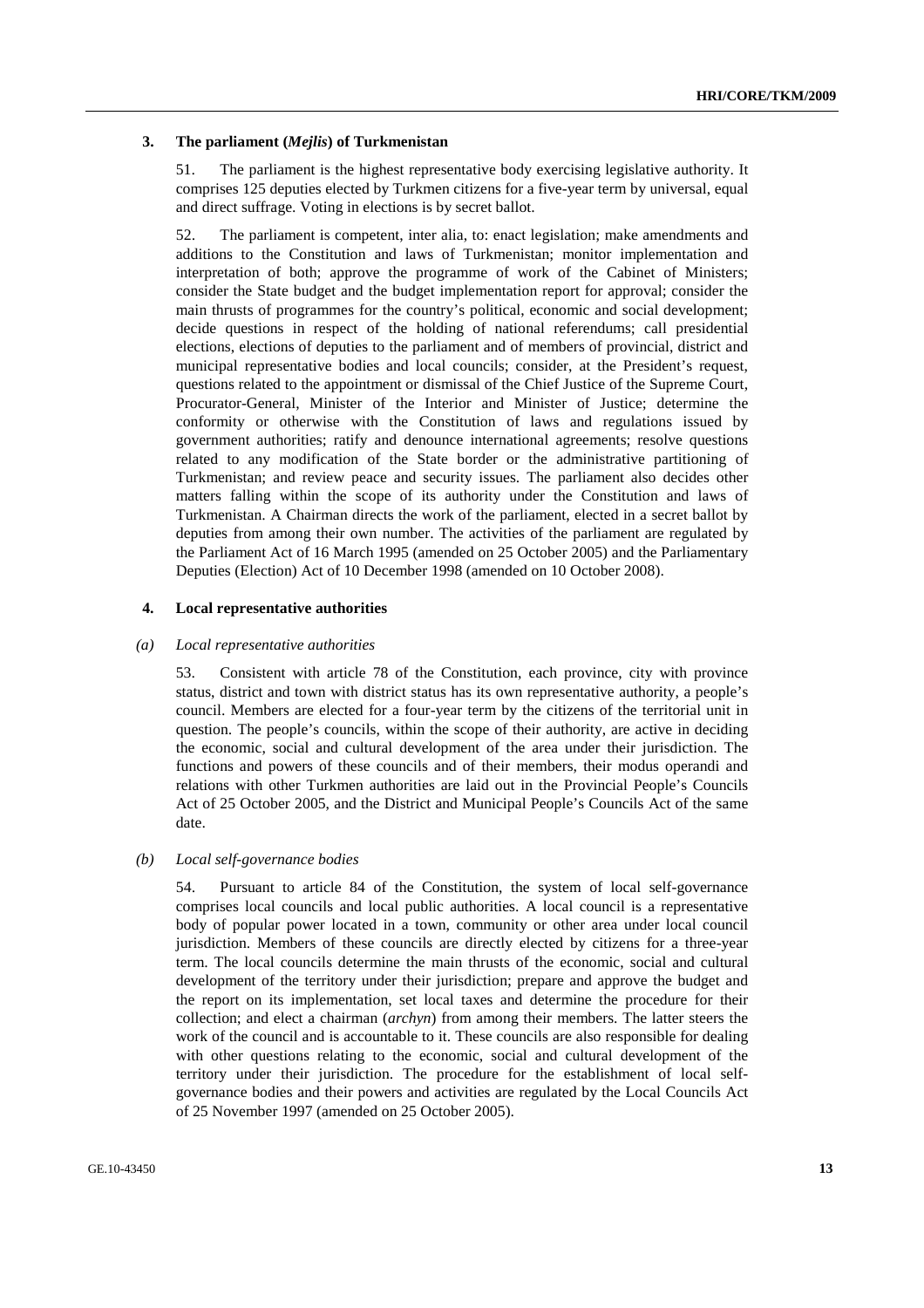#### **5. Executive authority**

55. The Cabinet of Ministers (Government) of Turkmenistan is both an executive and administrative body. The President acts as Chairman of the Cabinet of Ministers. The Cabinet is made up of Deputy Chairmen and Ministers. The President may appoint other persons in charge of central executive authorities to serve on it. The Cabinet is responsible for: overseeing implementation of national legislation, including acts promulgated by the President and the parliament; taking measures for the safeguarding and protection of citizens' rights and freedoms, and the protection of property, public order and national security; drafting and submitting to the parliament for its consideration proposals on the main thrusts of domestic and foreign policy, and economic and social development programmes; providing State management of economic and social development; organizing the management of State-run enterprises, agencies and organizations; ensuring the rational use and conservation of natural resources; taking measures to strengthen monetary and credit systems; as necessary, establishing committees, central administrations and other departments under the Cabinet of Ministers; conducting foreign economic activities; promoting the development of cultural and other links with foreign States; and directing the work of government agencies, State-run enterprises and organizations. The Cabinet is also empowered to revoke legal acts promulgated by ministries, departments and local executive authorities; and is responsible for resolving other matters assigned to it by the Constitution, laws or regulations of Turkmenistan. The Cabinet also issues binding decisions and orders within the scope of its authority. The Cabinet of Ministers Act of 24 November 1995 regulates the organization of work of the Government.

56. Executive authority in the provinces, cities and districts is exercised by local chief executive officers (*khyakim*) who serve as the President's representatives at the local level. The President appoints and dismisses these officers, who are accountable to him. The local chief executive officers: direct the activities of the local authorities; and ensure implementation of the Constitution and of laws, presidential and Cabinet acts, and decisions of the parliament. Within the scope of their authority, the local chief executive officers issue decisions that are binding in the territory under their jurisdiction. The Local Chief Executive Officers Act of 24 November 1995 sets out the functions and scope of authority of these officers, as well as procedures governing their activities and relations with other authorities.

57. Executive power in areas under the jurisdiction of a local council is exercised by the council chairman. This officer is elected from among the members of the local council; he directs its activities and is accountable to it. The council chairman also: organizes implementation of decisions of the local council and higher State authorities; prepares and submits for the council's consideration draft general guidelines for economic, social and cultural development of the area, as well as a draft local budget, and organizes its implementation; directs the development of the industrial, agricultural and social infrastructure of the area; ensures protection of citizens' rights and interests; and resolves other local issues. The functions and scope of authority of these officers is regulated by the Local Councils Act of 25 November 1997 (amended on 25 October 2005) and the Local Council Chairmen, Act of 30 March 2007.

#### **6. Judicial authority**

58. Judicial authority in Turkmenistan is exercised by the courts of law. The judges are independent, subject only to the law and guided by their inner conviction. Interference in the work of the judges from any quarter is prohibited and is a punishable offence. Judicial inviolability is guaranteed by law. The President appoints all judges in Turkmen courts of law, the procedure for appointing and dismissing judges being prescribed by law. The Chief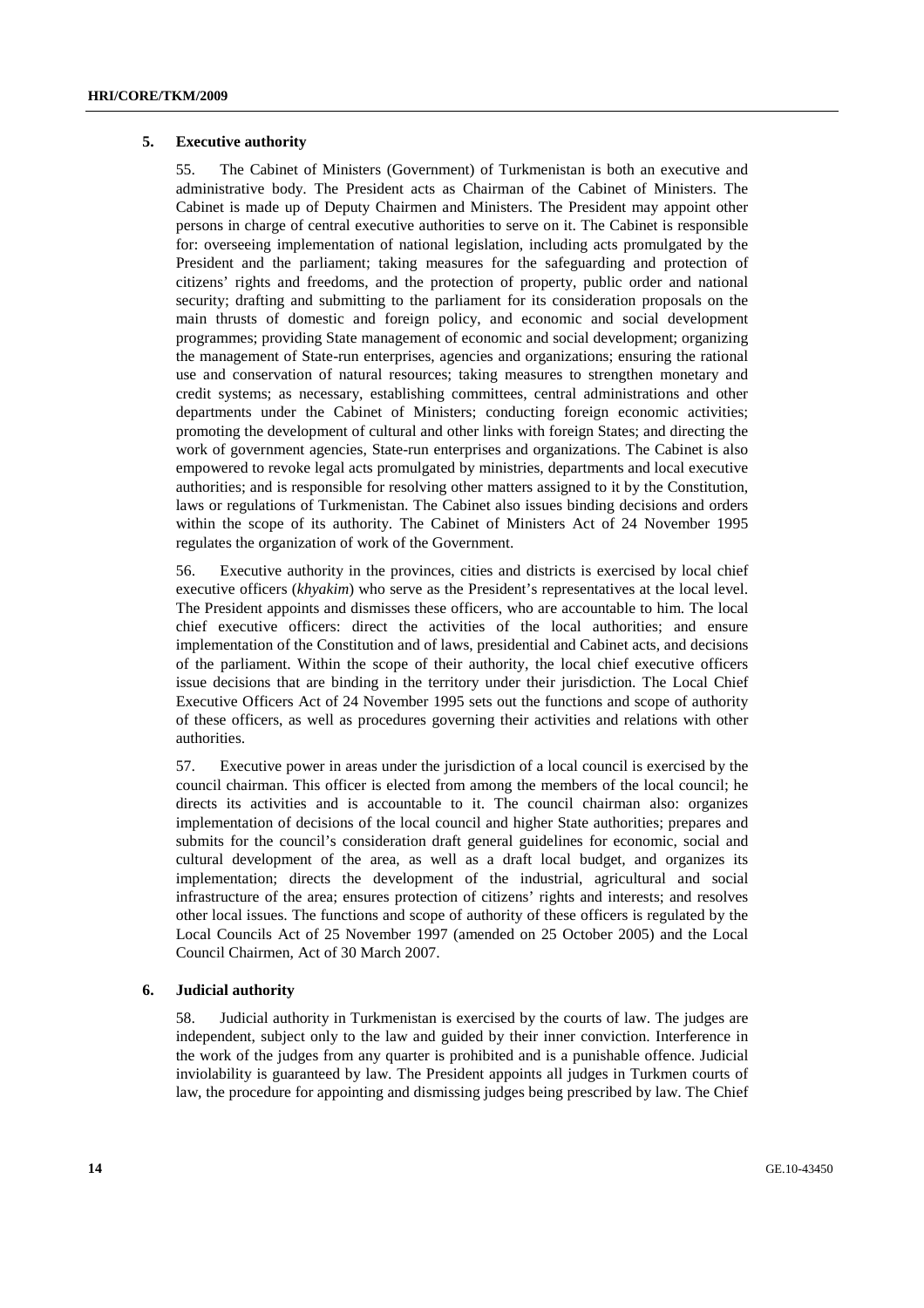Justice of the Supreme Court of Turkmenistan is appointed and dismissed by the President with the consent of the parliament.

## **III. General legal framework for the protection of human rights**

## **A. Authorities with jurisdiction in the field of human rights**

## **1. Legislative authorities**

59. The parliament furthers respect for fundamental human and civil rights and freedoms by:

- Enacting legislation, introducing amendments and additions to the Constitution and laws of Turkmenistan, and monitoring their implementation and interpretation
- Considering programmes for the country's political, economic and social development, and main policy thrusts in those areas
- Resolving issues relating to the holding of national referendums
- Calling presidential elections, as well as elections of parliamentary deputies and members of provincial, district and municipal representative bodies and local councils
- Determining the degree of conformity with the Constitution of laws and regulations issued by government authorities

60. The Committee for the Protection of Human Rights and Freedoms is one of the parliament's core committees. It is competent to: monitor the conformity of existing legislation on human rights with the international agreements to which Turkmenistan is a party; prepare new draft legislation in this domain; and participate in seminars, conferences and training events on the issue of raising human rights awareness.

#### **2. Executive authorities and local self-governance bodies**

61. The Cabinet of Ministers is responsible for: overseeing implementation of national legislation, including acts promulgated by the President and the parliament; and taking measures for the safeguarding and protection of citizens' rights and freedoms, and the protection of property, public order and national security. The Cabinet also has the right to revoke legal acts promulgated by ministries, departments and local executive authorities.

62. Local chief executive officers direct the activities of local authorities and ensure implementation of the Constitution and of laws, presidential and Cabinet acts and decisions of the parliament. These officers are personally answerable for: the supply of provisions and consumer goods to the population; the health, education and social welfare situation; legality and law and order; the supply of water, gas, electricity and other public services; public transport performance; the redevelopment of towns, settlements and other populated areas; and the state of affairs in other domains in the territory under their jurisdiction.

63. Local council chairmen ensure implementation of local council decisions and acts issued by government authorities. The main tasks of local council chairmen in protecting and defending human rights are: arranging implementation of national legislation, acts of the President, parliament and Cabinet of Ministers and of the respective provincial, district or municipal people's council, decisions of the local council, and orders issued within the scope of his authority by the provincial, district or municipal chief executive officer; overseeing the fight against crime and narcotic drugs, the preservation of public order and the safeguarding of the rights, freedoms and legitimate interests of citizens.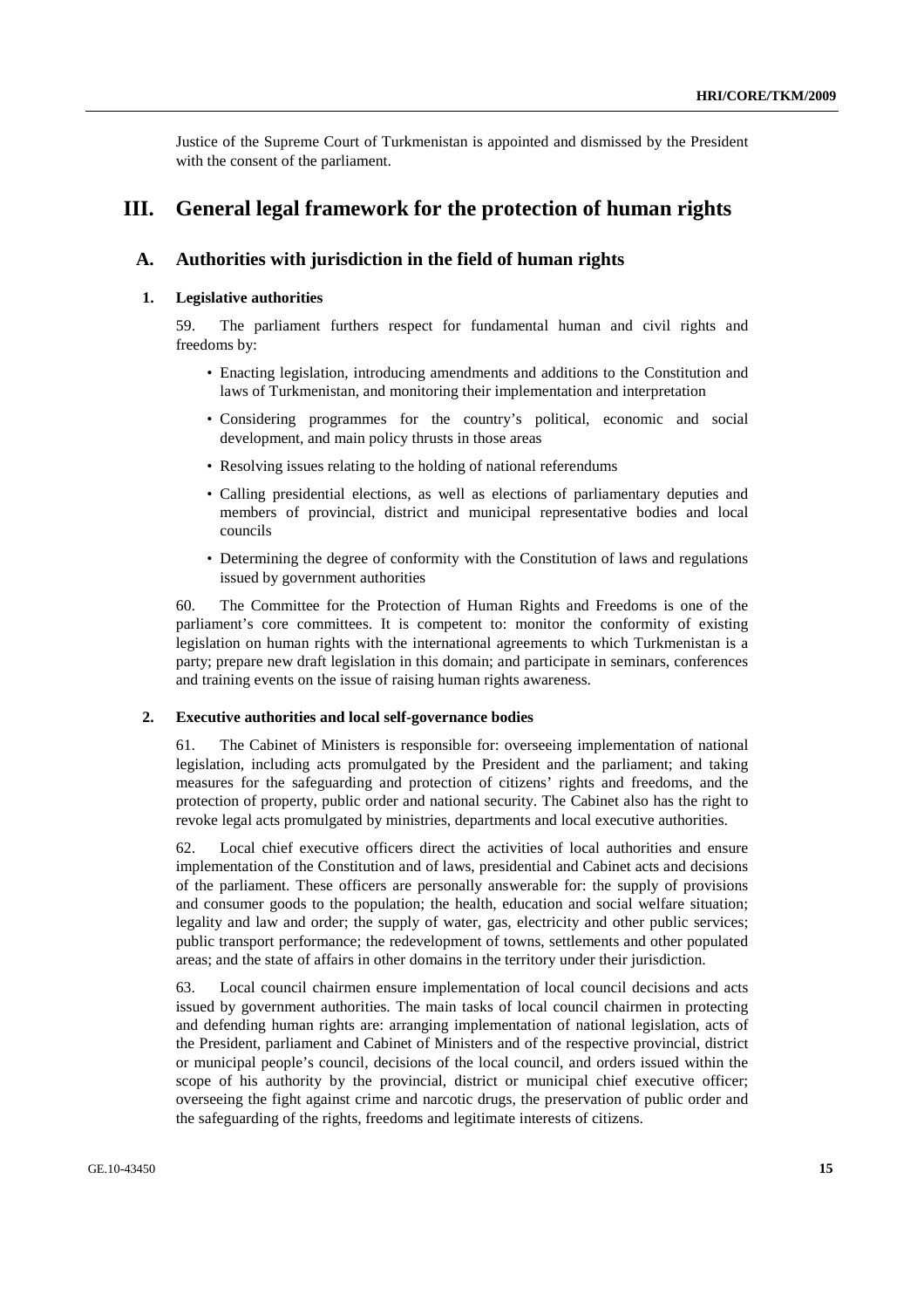#### **3. The judiciary**

64. The judiciary's function is to uphold citizens' rights and freedoms and State or public interests protected by law. Judicial power is exercised by the Supreme Court and other courts provided for by law. The establishment of special courts or other structures invested with judicial authority is not authorized. The Chief Justice of the Supreme Court reports to the President on the activities of the judicial system. The administration of justice in Turkmenistan is based on equality of the parties, irrespective of their origin, social, official or property status, race, ethnicity, sex, education, language, political views, attitude towards religion, type or nature of occupation, place of residence or other circumstances, and on the adversarial principle. Citizens are entitled to legal protection against wrongdoing on the part of government authorities or officials, and against any attacks on their honour or dignity, life or health, personal freedom or property, and other rights and freedoms provided for in the Constitution. Other arrangements for protecting citizens' rights and legitimate interests may only be established by law. Foreign nationals and stateless persons in Turkmen territory are entitled to legal protection on an equal basis with citizens. Judges and lay judges are independent and subject only to the law. Civil and criminal affairs are examined by a bench, except in cases prescribed by law. In specific cases prescribed by law, cases may be examined by a judge sitting alone. The proceedings in all courts are public. Closed hearings are only allowed in cases prescribed by law. Court decisions and judgements are always delivered in public. A citizen is presumed innocent until proved guilty under the procedure provided for by law, in a court judgement that has become final. Suspects, accused persons, defendants, convicted and acquitted persons are entitled to a defence. Lawyers and other individuals and organizations provide legal assistance in civil, commercial and criminal cases and in cases involving administrative offences.

#### **4. National human rights institutions**

65. The National Institute for Democracy and Human Rights, established in the Office of the President on 23 October 1996, is responsible, inter alia, for the development of democratic processes and the protection of human rights. The establishment of the Institute was the natural result of the strengthening of Turkmenistan's independence, the progressive democratization of all social and public spheres and unswerving compliance by Turkmenistan with its international human rights obligations. The Institute works to: translate programmes for the democratic transformation of Turkmenistan from concept to reality; further strengthen Turkmen statehood; enhance the legal system; and ensure protection of citizens' rights and the development of civil society.

66. A State Commission for the consideration of citizens' complaints concerning activities of law-enforcement agencies was established by a presidential decree of 19 February 2007 for the purposes of realizing individual rights and freedoms enshrined in the Constitution and ensuring compliance with international standards on human rights and freedoms. A large number of pardons are being granted in Turkmenistan at the President's initiative. Thanks to the efforts of the above-mentioned Commission, 11 persons were pardoned by a presidential decree of 9 August 2007; 9,013, including 158 foreign nationals, by a decree of 29 September 2007; 1,269 persons, including foreign nationals, by a decree of 13 February 2008 and more than 900 persons, including foreign nationals, by a decree of 6 May 2008.

67. An Interdepartmental Commission on compliance with Turkmenistan's international human rights obligations was established for the purposes of achieving effective realization at the national level of international standards and their incorporation in Turkmen law, as well as the preparation of national reports on implementation of relevant United Nations human rights instruments. This Commission is a consultative, interdepartmental standing body established to coordinate fulfilment of Turkmenistan's international human rights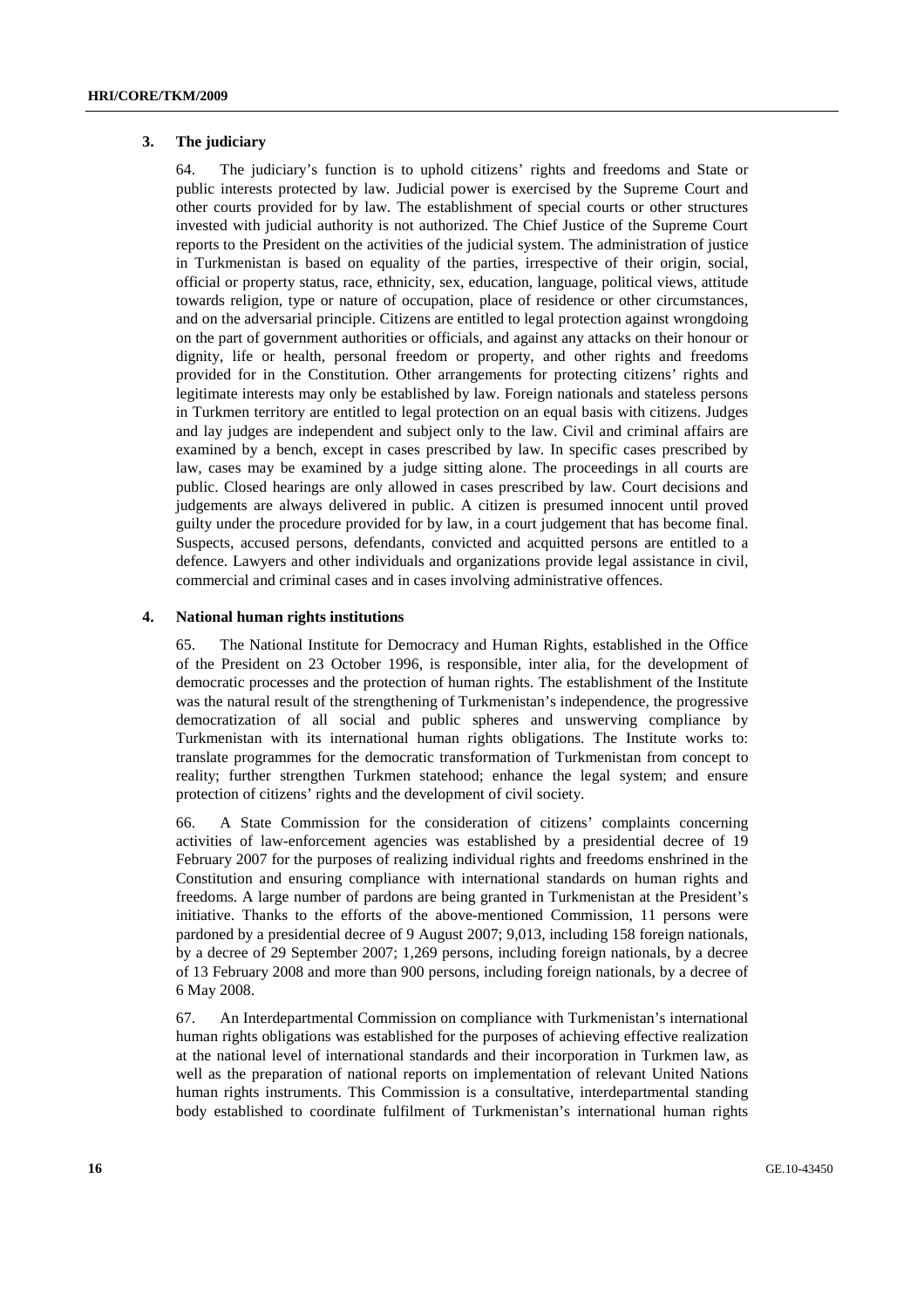obligations by the various ministries, State committees, departments, local executive authorities, enterprises, institutions and organizations. The Commission's primary responsibilities include: preparing national reports and submitting them to the appropriate United Nations bodies; facilitating Turkmenistan's accession to international human rights instruments; monitoring; and drafting proposals to bring existing Turkmen legislation into line with international standards. The Commission holds regular seminars for its members and working group, with the participation of international experts. As part of efforts to implement the yearly workplan, off-site information seminars were held for local authorities in the country's five provinces on human rights issues and the preparation of reports for United Nations treaty bodies and to assess their level of knowledge of human rights and their needs in this area.

68. On 28 November 2007, a State Commission was established to bring Turkmen law into line with international legal standards, operating on a standing basis.

69. In April 2008, a Constitutional Commission was created to draft proposals for revising the Constitution. As a result of this Commission's activities, a revised version of the Constitution was adopted on 26 September 2008 at the twenty-first session of the People's Council of Turkmenistan. The new constitutional provisions are intended to reflect current realities in social and political life and to facilitate the country's progressive reform process. Every Turkmen citizen is guaranteed the full panoply of democratic rights and freedoms in accordance with universally recognized international standards.

### **B. Legal remedies available to individuals claiming violation of their rights**

70. Article 40 of the Constitution guarantees judicial protection of honour and dignity, and of individual and political rights and freedoms, both human and civil. Citizens are entitled to request compensation before the courts for material or moral damage incurred as a result of unlawful acts on the part of State bodies or other organizations, their employees and private individuals. The Judicial System and Status of Judges Act of 29 May 1991 provides that judicial protection must be afforded to citizens irrespective of their origin, social, official or property status, race or ethnic background. Civil law also provides for the right to petition the courts for a retraction of information prejudicial to citizens' rights and legally protected interests, and to seek compensation for material or moral damage (Civil Code, art. 16).

71. An act of 6 February 1998 makes it possible to challenge in court actions of State bodies, public associations, local self-governance bodies and officials that violate citizens' constitutional rights and freedoms. This provides an effective means of preventing the commission of any acts violating constitutional rights and freedoms and serves to reaffirm the principle of equality of ordinary citizens and officials in respect of activities of State bodies and institutions, both national and local.

72. The Complaints by Citizens and Procedure for Their Consideration Act was adopted on 14 January 1999, obliging State and other bodies, enterprises and organizations, irrespective of their form of ownership, to receive and examine according to prescribed deadlines applications, complaints and other representations from citizens in respect of violations or infringements of their rights or impediments to the realization thereof.

73. A ministry, department, enterprise or institution examines applications and complaints from citizens. The National Institute for Democracy and Human Rights is also responsible for receiving, examining and analysing citizens' representations.

74. Turkmenistan has acceded to the Optional Protocol to the International Covenant on Civil and Political Rights, under which individuals subject to Turkmenistan's jurisdiction who claim that any of their rights enumerated in the Covenant have been violated and who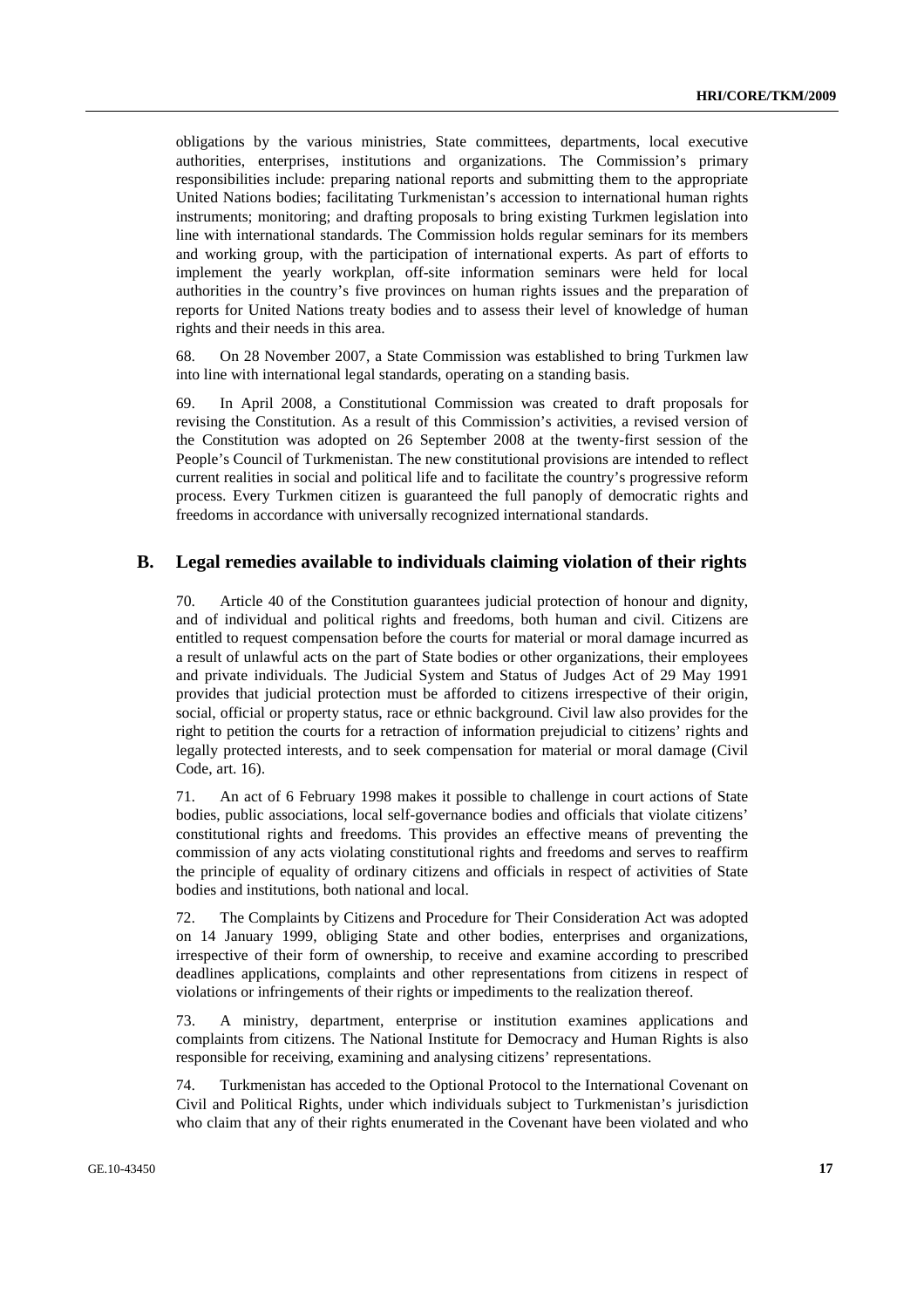have exhausted all available domestic remedies may submit a written communication to the Human Rights Committee.

#### **C. Basic human rights and freedoms and the Constitution**

75. Section II of the Constitution of Turkmenistan contains provisions relating to human and civil rights, freedoms and duties. Under the Constitution, human rights and freedoms are inviolable and inalienable. No one may deprive individuals of any of their rights or freedoms or restrict their rights except as provided for in the Constitution and laws. The enumeration of certain human rights and freedoms in the Constitution and laws may not be used to deny or restrict other rights and freedoms. As stated in article 19, Turkmenistan guarantees equal rights and freedoms to individuals and citizens and the equality of individuals and citizens before the law irrespective of ethnicity, race, sex, origin, property or official status, place of residence, language, attitude towards religion, political convictions, party affiliation or lack thereof. Under article 20, men and women in Turkmenistan enjoy equal civil rights, and violation of gender equality is punishable by law. Article 21 provides that the exercise of rights and freedoms must not violate the rights and freedoms of others or prejudice the requirements of morality, law, public order and national security. Pursuant to article 22, every person has the right to life and the freedom to lead his or her life. No one may be deprived of the right to life. The right of every person to a free life is protected by the State on the basis of the law. This article also enshrines the abolition of the death penalty in Turkmenistan. Article 23 stipulates that no one may have his or her rights restricted or be deprived of his or her rights, sentenced or punished except in strict accordance with the law. No one may be subjected to torture or cruel, inhuman or degrading treatment or punishment, or, against his or her will, to medical (involving treatment with drugs or by a physician) or other experiments. A citizen may only be detained by court order or with a procurator's consent on grounds specified by law. The appropriate public authorities may temporarily detain a citizen in urgent cases clearly prescribed by law. Article 24 provides that every citizen has the right to State support to obtain or acquire a decent home or to build his or her own home. A person's home is inviolable. No one has the right unlawfully to enter or otherwise breach the inviolability of a home against the will of the inhabitants. Protection of one's home against unlawful intrusion is both a human and civil right. No one may be deprived of his or her home except on grounds established by law. Under article 25, every person is entitled to protection against arbitrary interference in his or her private life, against violations of the confidentiality of correspondence, telephone conversations and other forms of communication, and against attacks on his or her honour and reputation. Article 26 provides that all citizens have the right to freedom of movement and choice of place of residence within the borders of Turkmenistan. Entry into or on movement within specific areas may only be curtailed by law. Under article 27, men and women on reaching marriageable age are entitled, by mutual consent, to enter into marriage and found a family. Spouses enjoy equal rights in family relations. It is the right and duty of parents or guardians to raise their children, attend to their health, development and education, to prepare them for the world of work and to instil in them respect for the law and for historical and national traditions. It is the duty of adult offspring to provide care and assistance to their parents. Article 28 provides that citizens enjoy the right of freedom of opinion and expression, and the right to obtain information provided it is not a State or other legally protected secret. Article 29 guarantees citizens freedom to assemble, hold meetings and demonstrations in accordance with the procedure prescribed by law. Article 30 provides that citizens have the right to form political parties and other public associations operating within the framework of the Constitution and laws of Turkmenistan. The same article prohibits the establishment and activity of any political parties or other public or paramilitary associations that: aim to change the constitutional order by force; authorize violence; are opposed to the civil rights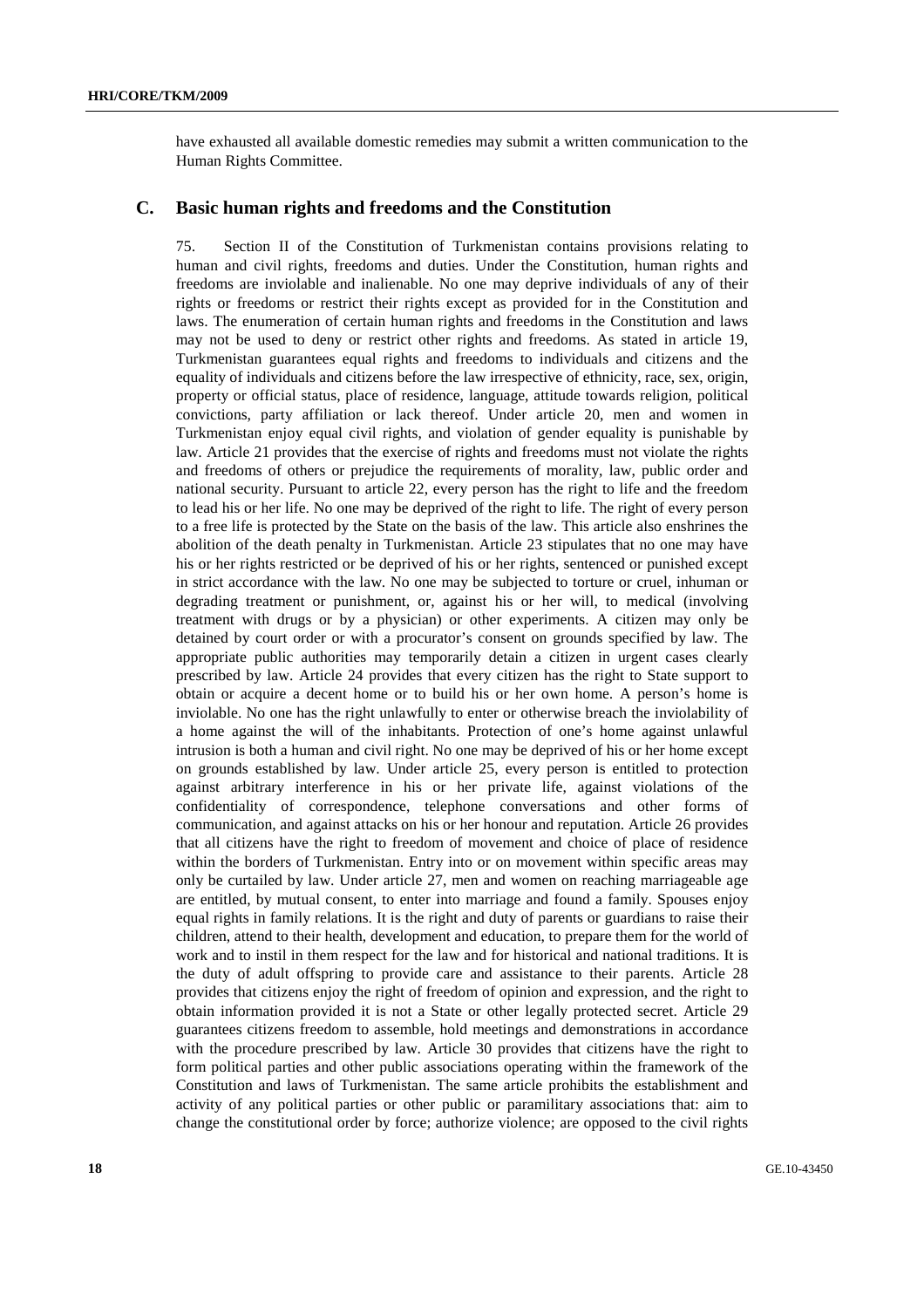and freedoms enshrined in the Constitution; advocate war, racial, ethnic or religious hatred; or infringe public health or morality. In addition, no political party may be established on ethnic or religious grounds. Under article 31, every citizen has the right to participate in social and political decision-making, either directly or through freely elected representatives. Under article 32, citizens have the right to elect representatives or to be elected to government bodies. Under the same article, citizens have an equal right to enter public service, according to their skills and professional training. Article 33 provides that citizens have the right to employment, free choice of profession, occupation and place of work, as well as healthy and safe working conditions. Employees have the right to remuneration reflecting the quantity and quality of their work. This remuneration may not be less than the minimum wage set by the State. Article 34 stipulates that citizens have a right to rest, to be realized through restrictions on the length of the work week and granting of paid annual leave and weekly rest days. The State must create favourable conditions for recreation and the use of leisure time. Under article 35, citizens are entitled to health care, including free use of the public health system. Private medical services, including nontraditional health care, are permitted by law, in accordance with the legally established procedure. Article 36 provides that everyone has the right to a favourable environment. The State supervises the rational use of natural resources in order to protect and improve living conditions and ensure environmental protection and ecological renewal. Under article 37, citizens are entitled to social security on the basis of age and in the event of sickness, disability, loss of capacity to work, loss of the family breadwinner, or unemployment. Large families, orphans, veterans and persons who have injured their health protecting State or public interests are eligible for additional support and allowances from State and voluntary funds. Under article 38, every citizen has the right to education. General secondary education is compulsory; everyone is entitled to receive it free of charge in State schools. The State guarantees access to vocational, specialized secondary and higher education for everyone, according to their abilities. By law, and in accordance with the legally established procedure, governmental and non-governmental organizations and citizens are entitled to engage in remunerated educational activities. The State establishes educational standards with which all educational institutions must comply. Article 39 provides that citizens enjoy artistic, scientific and technical creative freedom. Copyrights and interests of citizens in the scientific, technical, artistic, literary and cultural fields are protected by law. The State promotes the development of science, culture, the arts, folk culture, sports and tourism. Under article 40, the exercise of rights and freedoms is inseparable from the fulfilment by individuals and citizens of their duties towards society and the State. Everyone, whether permanently resident or temporarily staying in Turkmen territory, must comply with the Constitution and laws of Turkmenistan and show respect for national traditions. Article 41 provides that every citizen has a sacred duty to defend Turkmenistan. Military service is compulsory for all male citizens. Under article 42, everyone is obliged to pay State taxes and make other payments according to the procedure and in the amounts stipulated by law. Article 43 guarantees citizens judicial protection of their honour and dignity and their individual and political, human and civil rights and freedoms as provided for in the Constitution and laws of Turkmenistan. Citizens may challenge before a court of law the decisions and actions of State bodies, public associations and officials. Under article 44, citizens are entitled to seek compensation before a court of law for material or moral damage caused to them by unlawful actions on the part of State bodies or other organizations, their employees or private individuals. Article 45 stipulates that persons cannot be forced to make statements or provide explanations that might incriminate themselves or their close relatives. Evidence obtained through psychological or physical coercion or other unlawful methods has no legal force. Under article 46, a law that worsens a citizen's situation does not have retroactive effect. Under the same article, no one may be held liable for actions that were not categorized as an offence at the time of their commission. Article 47 provides that the exercise of citizens'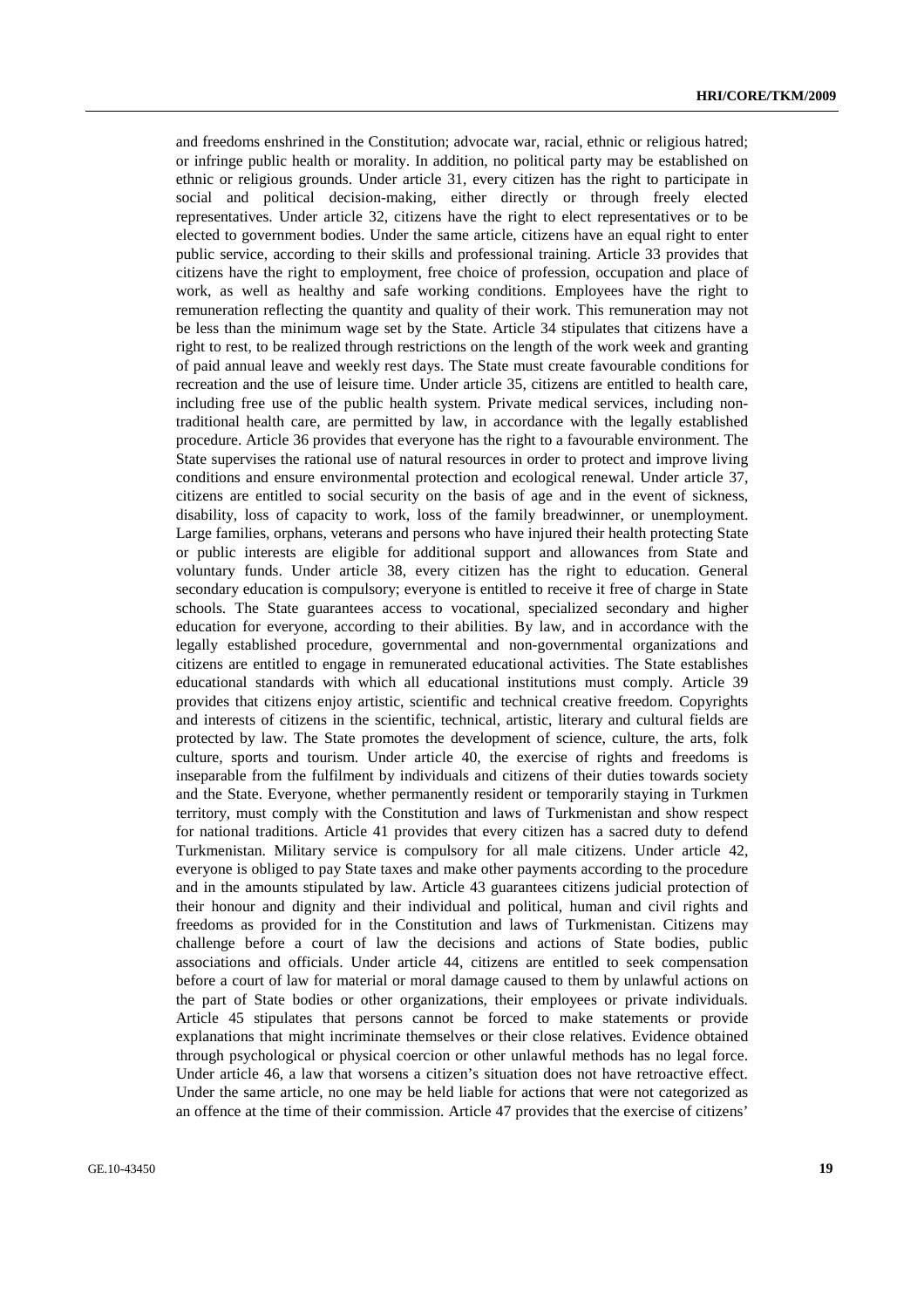rights and freedoms as provided for in the Constitution may be temporarily suspended only in a state of emergency or martial law according to the procedure and within the limits established by the Constitution and laws of Turkmenistan.

#### **D. Legislation for the protection and observance of basic human rights**

76. In Turkmenistan, the following significant laws and regulations have been enacted in accordance with the provisions of the Constitution for the protection and observance of human rights and freedoms:

- Press and Other Media Act of 10 January 1991
- Act on Challenging in Court Actions of State Bodies, Public Associations, Local Self-Governance Bodies and Officials That Violate Citizens' Constitutional Rights and Freedoms of 6 February 1998
- Complaints by Citizens and Procedure for Their Consideration Act of 14 January 1999
- Electoral Rights Guarantees Act of 22 April 1999
- Act on Annual Amnesty and Pardons in Honour of the Gadyr gizhesi (Night of the Almighty) holiday of 29 December 1999
- Institution of Criminal Proceedings Act of 12 May 2000
- Prohibition of House Searches of Residents of Turkmenistan Act of 12 May 2000
- Rights of the Child Guarantees Act of 5 July 2002
- Counter-Terrorism Act of 15 August 2003
- Freedom of Religion and Religious Organizations Act of 21 October 2003 (as amended on 16 March 2004)
- Voluntary Associations Act of 21 October 2003
- Foodstuffs Quality and Safety Act of 30 November 2003
- Young People's Right to Work Guarantees Act of 1 February 2005
- Citizens' Health Protection Act of 25 October 2005
- Migration Act of 6 December 2005
- Act amending the Education Act of 15 February 2007
- Act approving and enacting the Social Security Code of 17 March 2007
- Act against Human Trafficking of 14 December 2007
- Women's Equality (State Guarantees) Act of 14 December 2007

## **Е. International human rights conventions to which Turkmenistan has acceded**

77. Turkmenistan acknowledges the primacy of universally recognized standards of international law and has acceded to or ratified the following core human rights instruments:

• Convention on the Rights of the Child of 1989 (date of ratification: 23 September 1994)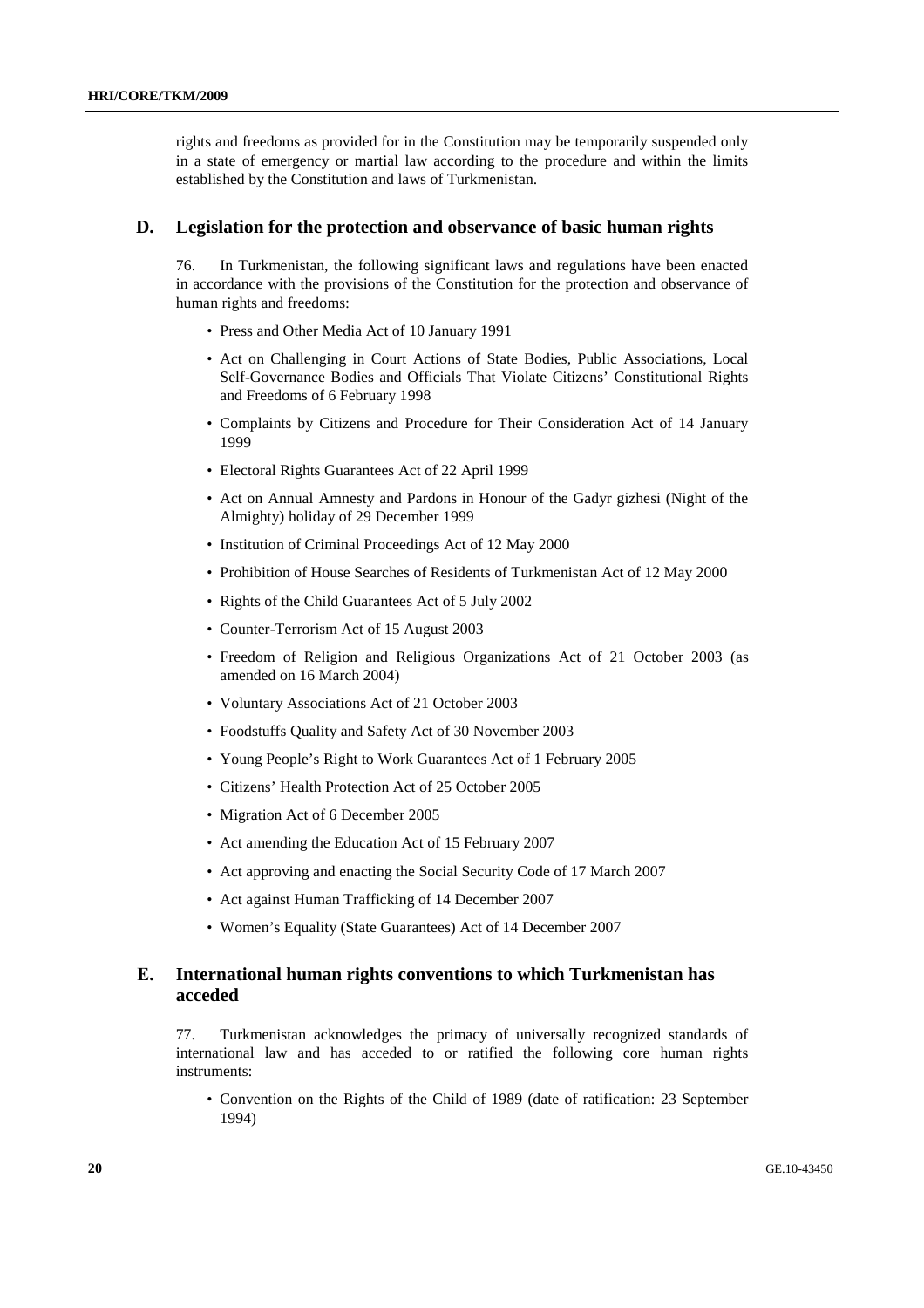- International Convention on the Elimination of All Forms of Racial Discrimination of 1965 (date of ratification: 23 September 1994)
- Convention on the Recognition of Studies, Diplomas and Degrees concerning Higher Education in the States belonging to the Europe Region of 1979 (date of accession: 24 May 1996)
- Regional Convention on the Recognition of Studies, Diplomas and Degrees in Higher Education in Asia and the Pacific of 1983 (date of accession: 24 May 1996)
- International Labour Organization (ILO) Conventions concerning Minimum Age for Admission to Employment (No. 138) of 1973 (date of accession: 20 December 1996), Forced Labour (No. 29) of 1930 (date of accession: 20 December 1996), Freedom of Association and Protection of the Right to Organise (No. 87) of 1948 (date of accession: 20 December 1996), the Right to Organise and Collective Bargaining (No. 98) of 1949 (date of accession: 20 December 1996), Equal Remuneration for Men and Women Workers for Work of Equal Value (No. 100) of 1951 (date of accession: 20 December 1996), the Abolition of Forced Labour (No. 105) of 1957 (date of accession: 20 December 1996), and Discrimination in Respect of Employment and Occupation (No. 111) of 1958 (date of accession: 20 December 1996)
- Convention on the Elimination of All Forms of Discrimination against Women of 1979 (date of accession: 20 December 1996)
- International Covenant on Economic, Social and Cultural Rights of 1966 (date of accession: 20 December 1996)
- International Covenant on Civil and Political Rights of 1966 (date of accession: 20 December 1996)
- Optional Protocol to the International Covenant on Civil and Political Rights of 1966 (date of accession: 20 December 1996)
- Convention relating to the Status of Refugees of 1951 (date of accession: 10 July 1997)
- Protocol relating to the Status of Refugees of 1967 (date of accession: 10 July 1997)
- Hague Convention on the Civil Aspects of International Child Abduction of 25 October 1980 (date of accession: 25 November 1997)
- Convention on Access to Information, Public Participation in Decision-Making and Access to Justice in Environmental Matters of 1998 (date of accession: 30 April 1999)
- Convention against Torture and Other Cruel, Inhuman or Degrading Treatment or Punishment of 1984 (date of accession: 30 April 1999)
- Convention on the Political Rights of Women of 1952 (date of accession: 15 September 1999)
- Second Optional Protocol to the International Covenant on Civil and Political Rights, aiming at the abolition of the death penalty of 1989 (date of accession: 28 December 1999)
- Optional Protocol to the Convention on the Rights of the Child on the involvement of children in armed conflict of 2000 (date of accession: 28 March 2005)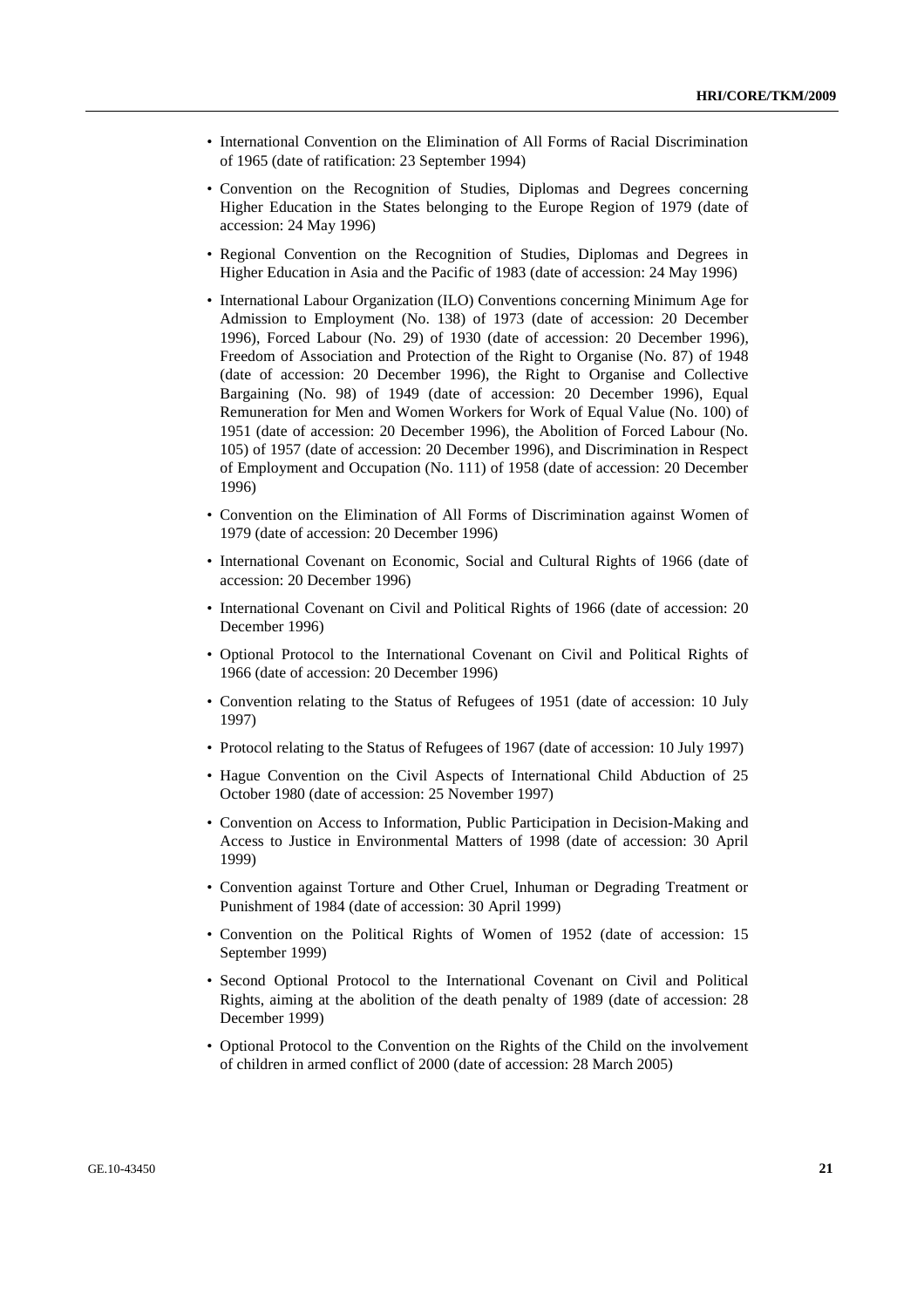- Optional Protocol to the Convention on the Rights of the Child on the sale of children, child prostitution and child pornography of 25 May 2000 (date of accession: 28 March 2005)
- Protocol to Prevent, Suppress and Punish Trafficking in Persons, Especially Women and Children, supplementing the United Nations Convention against Transnational Organized Crime of 2000 (date of accession: 28 March 2005)
- Protocol against the Smuggling of Migrants by Land, Sea and Air, supplementing the United Nations Convention against Transnational Organized Crime of 2000 (date of accession: 28 March 2005)
- Convention on the Rights of Persons with Disabilities of 13 December 2006 (date of accession: 4 September 2008)

Accession to the Optional Protocol to the Convention on the Elimination of All Forms of Discrimination against Women is currently under consideration.

## **IV. Information and awareness-raising**

## **А. Raising awareness of the population and public authorities**

78. Turkmenistan makes great efforts to disseminate information on international human rights instruments. Long-term humanitarian programmes are being implemented to increase public knowledge of the core human rights instruments, jointly with offices of international organizations and foreign embassies accredited in Turkmenistan. The texts of human rights conventions and agreements are given a large print-run in the country's official language, and explanations of their content provided regularly in the mass media, with special radio and television programmes devoted to the issue, as well as articles and reviews in newspapers and magazines.

79. Volumes of international instruments and national legislation in the field of citizens' rights and freedoms are published, and joint seminars, round tables, conferences and presentations organized in the capital and all the country's provinces by the Ministry of Foreign Affairs, the Ministry of Justice, the Ministry of Culture and Television and Radio Broadcasting, the Ministry of Education, the State Statistics Committee, the Higher Science and Technology Council, the National Institute for Democracy and Human Rights, higher education institutions and voluntary associations with support from the United Nations country offices of the United Nations Children's Fund (UNICEF), United Nations Development Programme (UNDP), Office of the United Nations High Commissioner for Refugees (UNHCR) and United Nations Population Fund (UNFPA), as well as the Organization for Security and Cooperation in Europe (OSCE), International Organization for Migration (IOM) and several other international organizations in Turkmenistan.

80. The National Institute for Democracy and Human Rights regularly issues the magazine, *Demokratiya i pravo* (Democracy and Law) in three languages (Turkmen, Russian and English). The Institute has also issued 18 compilations in cooperation with various ministries and government departments and United Nations specialized agencies in Turkmenistan. These include: "International human rights instruments", "Human rights and the administration of justice in Turkmenistan", "Women's rights in Turkmenistan", "The rights of refugees in Turkmenistan", "The rights and duties of foreign nationals in Turkmenistan", and "Protection of individual rights and freedoms in Turkmenistan".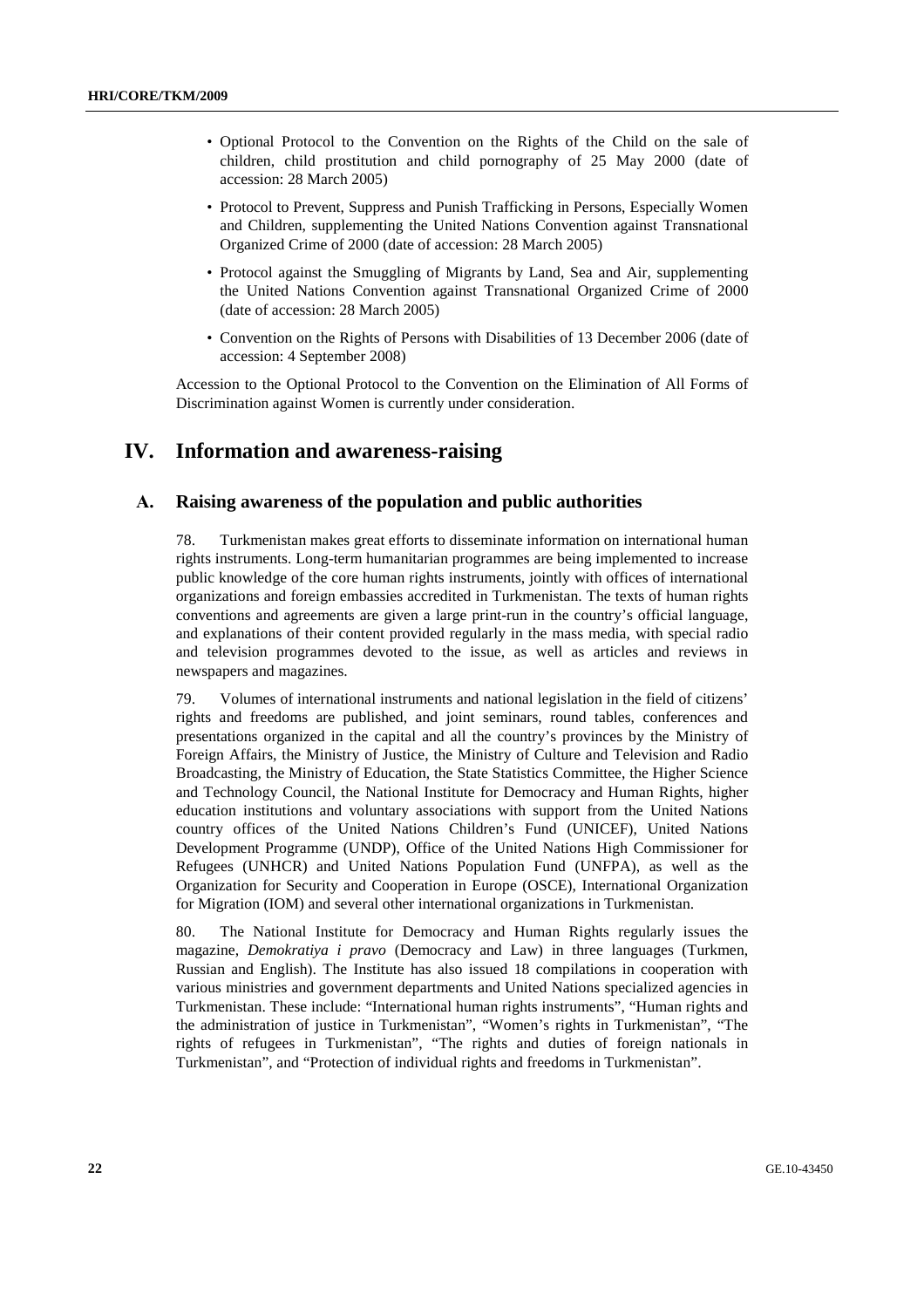81. Conferences and seminars for representatives of State bodies have been held to raise awareness among the population and their representative in such bodies. In 2008, these included the following human rights-related events:

- A round table on support for legal and judicial reform in countries of Central Asia on 31 January, organized by the National Institute for Democracy and Human Rights and Deutsche Gesellschaft für Technische Zusammenarbeit (GTZ) (Germany)
- A seminar on methodology for preparing for the universal periodic review on 14 March, organized by the Ministry of Foreign Affairs, the National Institute for Democracy and Human Rights, the Interdepartmental Commission on compliance with international human rights obligations and UNDP
- A round table for a preliminary discussion of the draft early childhood development policy on 25 March, organized by the Ministry of Foreign Affairs, the National Institute for Democracy and Human Rights and the UNICEF office in Turkmenistan
- A seminar on the theme "Early childhood development and the administration of juvenile justice" on 28 March, organized by the Ministry of Foreign Affairs, the National Institute for Democracy and Human Rights and the UNICEF office in Turkmenistan
- A seminar on enhancing legislation on voluntary organizations, held from 3 to 4 April and organized by the Ministry of Foreign Affairs, the National Institute for Democracy and Human Rights, the United States Agency for International Development (USAID) and the International Center for Not-for-Profit Law (ICNL)
- Under the European Union's European Democracy and Human Rights Initiative, an information seminar on the Rome Statute of the International Criminal Court (ICC), held on 7 April and organized by the Ministry of Foreign Affairs, the National Institute for Democracy and Human Rights and the Gustav Stresemann Institute (Bonn, Germany)
- A presentation of the compilation entitled "Legal reform: international arbitration law in Turkmenistan" held from 25 to 26 April and organized by the Ministry of Foreign Affairs, the National Institute for Democracy and Human Rights and the European Union Tacis programme
- A seminar devoted to preparation of the Plan for introducing the early childhood development initiative, held from 5 to 7 May and organized by the Ministry of Foreign Affairs, the National Institute for Democracy and Human Rights and UNICEF
- A seminar entitled "Development strategy, impact assessment, legislative mechanism", held from 14 to 15 May and organized by the Ministry of Foreign Affairs, the National Institute for Democracy and Human Rights and the OSCE Centre in Ashgabat
- A National Children's Forum, held from 31 May to 1 June and organized by the Ministry of Foreign Affairs, the Ministry of Education, the National Institute for Democracy and Human Rights, the Central Bureau of the Makhtumkuli Youth Organization and UNICEF
- A seminar on the role of lawyers in the administration of justice held from 25 to 26 June and organized by the Ministry of Foreign Affairs, the National Institute for Democracy and Human Rights and GTZ
- A round table devoted to preparation of the United Nations Development Assistance Framework (UNDAF) for 2010–2014, held on 18 June 2008 and organized by the